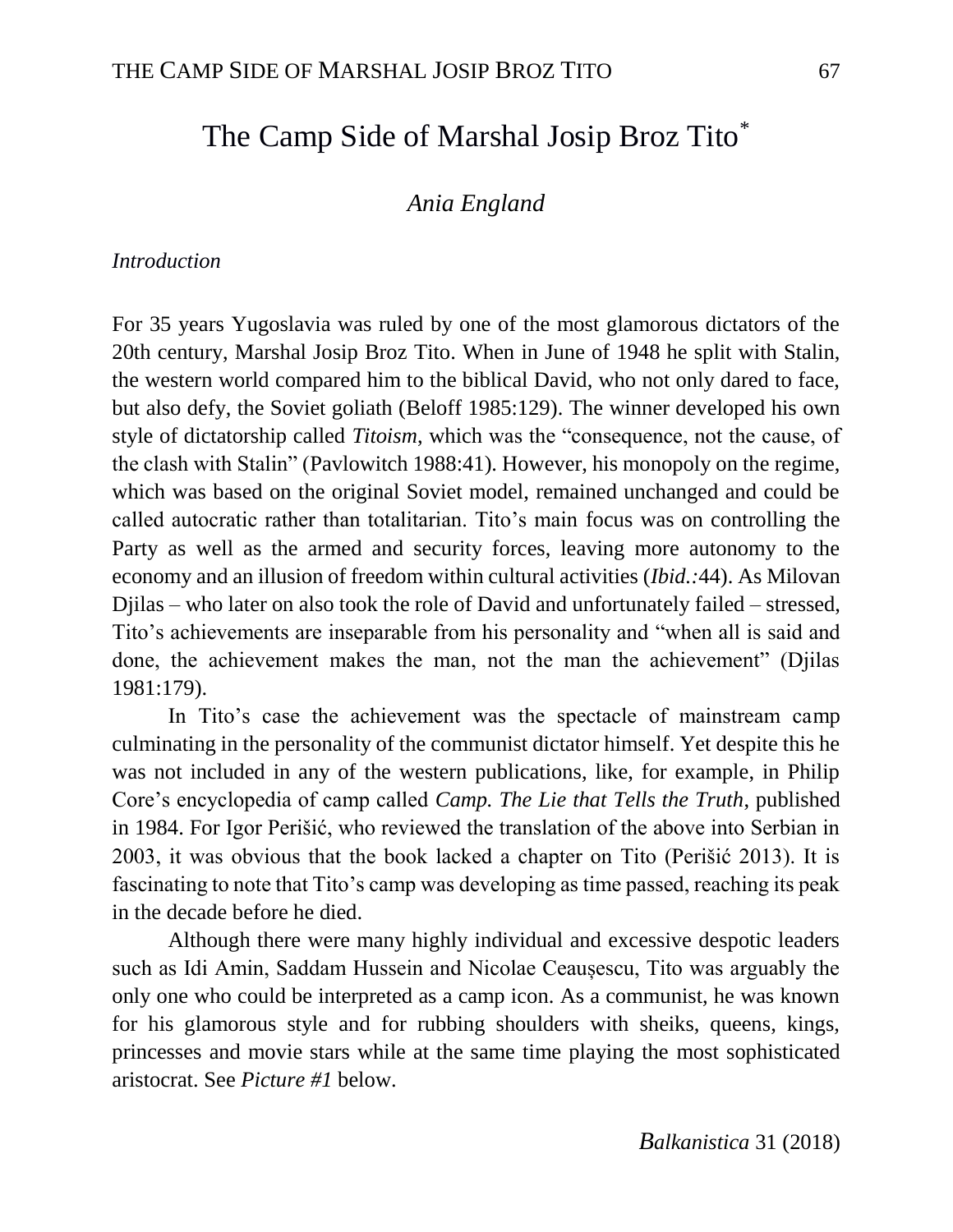# 68 ANIA ENGLAND



*Picture #1:* Tito and American actor Kirk Douglas in Slovenia, November 7, 1964 Courtesy of the Museum of Yugoslavia

As Richard West observed, "unlike these other dictators, who glorified their own egos, Tito preferred to enjoy the pomp and luxury of his life at the top" (West 1996:196). His country became a theatre, where he played whatever role was required of him – "a communist with [a] human face," a generous king, a fashion dictator, a rebel and a heretic. The scale of his show was unprecedented and even his funeral was the most exaggerated and pompous spectacle of any leader and probably the biggest gathering of statesmen in human history. After his death the longing for the world Tito created was so overpowering that it was called *Yugonostalgia*, while yearning for its leader received the name *Titostalgia*.

### *Camp and the State of Research*

Camp is an "open phenomenon," therefore it is possible to approach and analyze it from many perspectives in order (or hoping) to understand it. Camp can be at the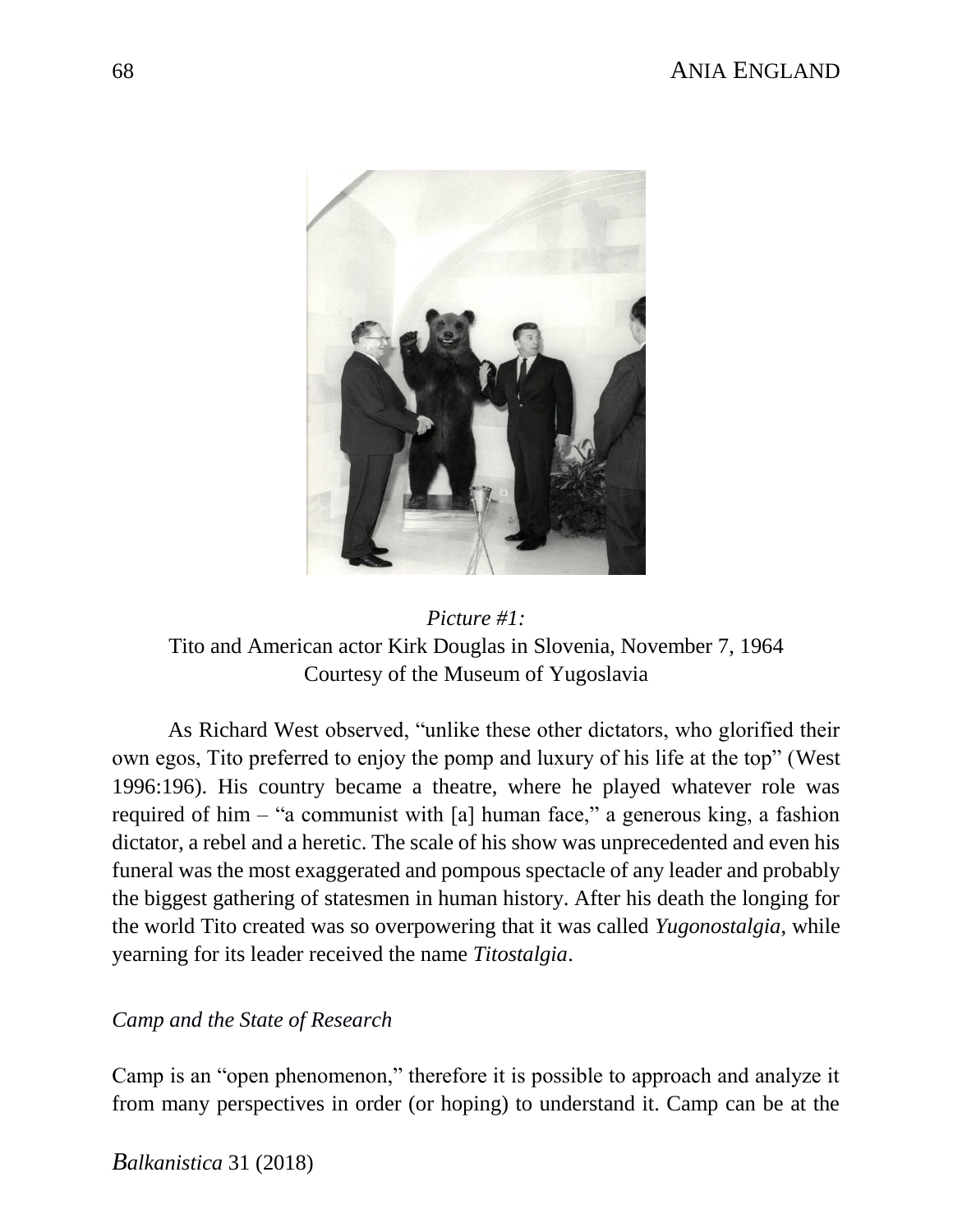same time a subversive strategy of the sexual minorities before the Stonewall Inn uprising or – as Susan Sontag would argue – purely apolitical (Sontag  $2001:277$ ), and it can be part of the mainstream or, quite to the contrary, occupy the margins while at the same time cementing or shaking stable norms. In order to grasp, one has to acquire a certain attitude and distance while facing its multi-layered complexity.

In the western world, camp was first associated with marginalized gays, who used it as a strategy for surviving in the oppressive, heterosexual world and also as a way of communicating with each other. The term *camp* entered the mainstream in 1964, when Sontag published her groundbreaking essay *Notes on Camp,* loosening its connection with homosexuality and stressing that camp is a sensibility that glorifies stylization, excess and artificiality. Since the beginning many researchers admitted that defining camp is an almost impossible task, and Sontag compares it to a private code, so talking about camp feels like betrayal (Sontag 2001:275). Mark Booth argued that although the "word is used to describe people, clothes, life styles, paintings, literature, music, architecture and interior design," even people that are campy are not able to define it and their answer "will not stand up to examination (Booth 1983, note from the dust jacket).

Camp is elusive, mobile and without solid ground, like a flower in a pot; therefore in order to understand it one should place Sontag's essay in a wider context. The 1960s was a time of change in the paradigm from modernist to postmodernist with growing awareness of social inequality, feminist and sexual minority activities,<sup>1</sup> sexual revolution and students' strikes, but it was also a time of sentimentalism and nostalgia. Sontag herself became a rebel and affiliated camp not with homosexuals, but heterosexuals (or rather, asexuals). She dedicated her writing to the sexually ambiguous Oscar Wilde, a great poser, dandy and mocker of Victorian morality, which in the end led him to imprisonment. Although Sontag was bisexual and for many years lived in a relationship with Annie Leibovitz, the sexuality of people involved in camp did not seem to be of importance to her. Camp emerged as a product of a particular *habitus* – an embodied culture associated with a group or society. According to Charles Camic, *habitus* refers to a "range of complex and intelligent behavioral dispositions, moral sentiments, acquired competences and forms of practical understanding and reasoning" (Crossley 2005:104). The two different *habitus* – Western and Eastern – created two different versions of camp, thus in Yugoslavia, only traces of camp can be found and consequently there was very little interest in this subject. The essay *Notes on Camp* by Sontag, which was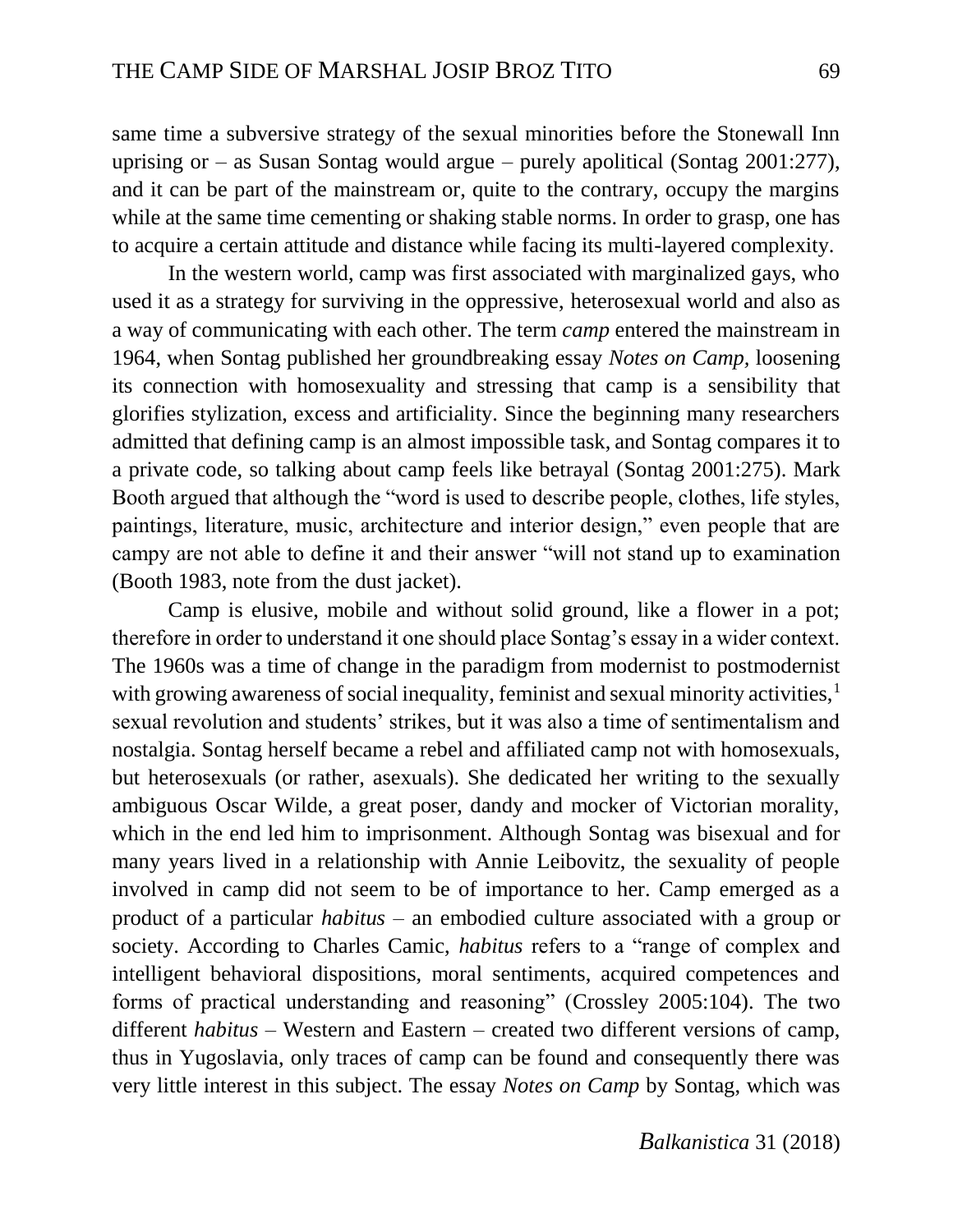originally published in 1964, was translated into Serbian only in 1999 (Suzan Zontag, 1999, "Beleške o kempu," Eterna: *Časopis za savremenu kulturu*, translated by Branka Robertson, nr.  $7$ ,  $2$  although her previous books and articles appeared already in the 1970s and *On Photography* even twice – in 1982 and 2009.<sup>3</sup> The only book about camp translated into Serbian by Siniša Mitrović's in 2003 was *Kemp: laž koja govori istinu* (*Camp. The Lie that Tells the Truth*) by Philip Core. The book was originally published in 1984, and although the author did not see camp as an exclusively gay expression, the cover of the book was dedicated to young male bodies. The Serbian version, however, replaced that with the picture of the sex symbol of the 1950s, Marilyn Monroe, taken by Bert Stern in 1962 for *Vogue*  magazine. In 1996, Goran Gocić published the book *Andy Warhol i strategije popa*  (*Andy Warhol and the Strategy of Pop*)*,* but his interest in camp was marginal (two pages: 54-55 and 113-14). In 2008, Miloš Jovanović published an article called *Kemp i seksualnost* (*Camp and Sexuality*), in which he briefly referred to the male street prostitute Merlinka, the hero of the movie *Marble Ass* (1995) directed by Želimir Žilnik. In the same year Sanja Muzaferija published her master's thesis *Od kiča do campa: strategije subverzije* (*From Kitsch to Camp: Strategies of Subversion*), originally written in English at the University of Sussex, to date the only book about camp in Croatia.

One of the few scholars interested in camp is Vladimir Kolarić, who wrote two articles on camp, yet none of them about camp in Serbia. The first article was a general reflection on snobbism, dandyism and camp and the other about camp in novels of the Russian writer Gajto Gazdanov. When asked about the reason for the lack of camp in Serbian culture, he pointed to the domination of patriarchal ideology and a distrust for this kind of cultural phenomenon, which is considered decadent. Such an attitude was deeply rooted in historical experience, which gave primacy to cultural survival with a certain aesthetics called "high art." The other reason was the collective nature of Yugoslavian (Serbian) politics and society which was usually very suspicious about any signs of individualism and liberalism. There was simply no place for such frivolous and non-serious art such as camp in traditional, national and historical art cementing the society, and it was not well-received by politics on the left or on the right (Kolarić 2014).

Jasmina Čubrilo explained the absence of camp by pointing at the society, which was structured with high puritan revolutionary ideas and based on moral codes. Such an attitude, blended with the old patriarchal – which means homophobic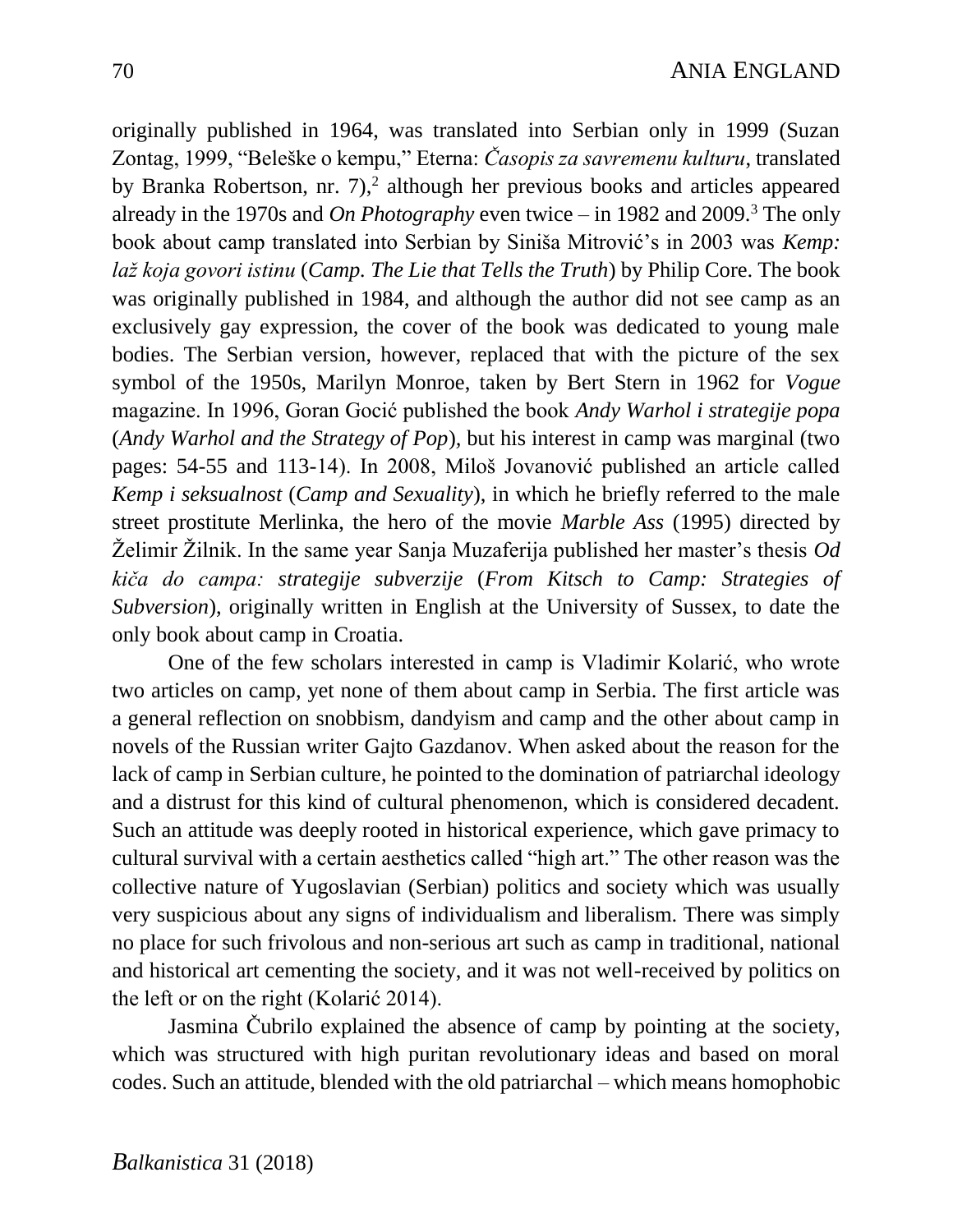– system of values and ways of living was not accepted. There was no space for unstable gender and transgender questioning presented in kitsch aesthetics either in the former Yugoslavia or after, and such a situation exists until the present times. Similarly, the liaison between camp and kitsch aesthetics was not allowed because in revolutionary Yugoslavia society was oriented towards the better, communist future and only the best values were allowed. So-called high culture had a mission to fulfil by being the ethical, aesthetical and political guide in the world of high Socialist modernism in fine arts, distinguished music, film and performance festivals like the Belgrade International Theatre Festival (BITEF), the Belgrade Music Festival (BEMUS) and the Belgrade International Film Festival (FEST). Kitsch and camp aesthetics were connected with western decadency and served as a clear sign of class division, which was evidence of a lack of education (Čubrilo 2014).

Zoran Pantelić argued that camp is a reflection of political context and in the field of artistic production and in the media it is being perceived as some kind of pseudo-statement, which is lacking any kind of criticism of social transformation. Such an attitude may suggest that Serbia established itself as a commercial, peripheral place in the capitalist system, where camp became a display for the dominant groups involved in an accumulation of capital, so characteristic for society during the process of transformation. Pantelić concluded that being a very specific phenomenon, camp requires a very specific sensitivity, which at present does not really exist in Serbian art production. He connected camp with the phenomenon of Turbo Folk, which flourished during the Yugoslavian War in the 1990s and is still very popular (Pantelić 2014).

Yet camp is more than just kitsch, a sign of decadency or apolitical folly; it is an attitude and a particular relation between the object (or person) and the observer. In this article, we believe it serves as a bridge between the present and the past, East and West, between Yugoslavia and the rest of the world, fulfilling the role of living, dressing (and posing) for political success in Tito's personality. Last but not least, camp is not only a phenomenon itself, but also a critical tool for analyzing Marshal Broz's political spectacle, which aimed to astonish a worldwide audience.

#### *The World as a Stage*

Bruce Rodgers argued that camp was connected with 16th-century English slang, which referred to a male actor wearing a dress, and "whatever its origins, the term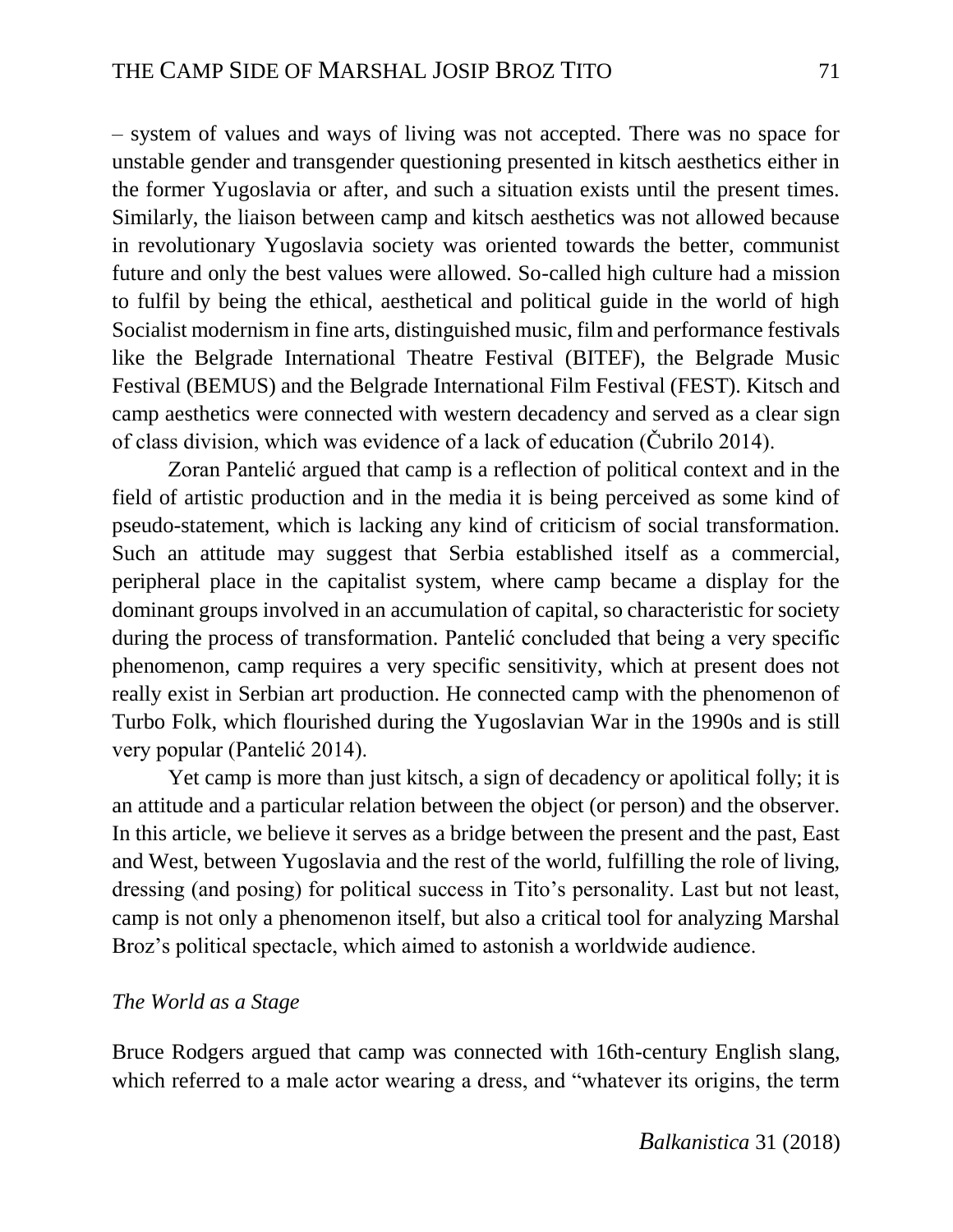seems to be quite old and related to theater" (Bergman 1995:131). Sontag wrote that "to perceive Camp in objects and persons is to understand Being-as-Playing-a-Role" (Sontag 2001:280). The famous gay metaphor regarding the world as a stage was probably delivered in Shakespeare's comedy *As You Like It:*

> All the world's a stage And all the men and women merely players (Shakespeare 2005:41).

Tito was no stranger to this concept and turned the metaphor into reality, changing Yugoslavia into a stage on which everyone played life according to the script, just as in the film *Truman Show*, directed by Peter Weir. In the Yugoslavian show, however, Tito was the director as well as the main actor, but contrary to Truman, a very conscious one. Richard Burton, who played Tito in the movie *The Battle of Sutjeska,* once noted that it was very hard to play another actor (Simić 2009:276).

According to communist standards Tito provided relative prosperity to his country thanks to loans from the International Monetary Fund, "but unlike other dictators he shared it with his people" (West 1996:332). At that time Yugoslavia was closer to the West than to the East and a member of the Non-Aligned Movement, which separated itself from either of the power blocks (Gibson 1981:52). Tito skillfully balanced among all of them, playing the role of a "communist with [a] human face," while at the same time keeping his political opponents in prison on the island of Goli Otok and relying on a secret police, the OZNA, which was modelled on the Soviet N.K.V.D. (Gibson 1981:118).<sup>4</sup> Life was therefore almost comfortable as long as curiosity did not lead the actors to check out what was behind the wall.

Tito, as the protagonist in his own play, enjoyed an enormous popularity, which around 1944 turned into a cult, gripping everybody so intensively that in the 1950s it resembled a religious fanaticism and group hysteria. The biggest spectacle of all was called "Youth Day," celebrated in Belgrade Stadium on the 25th of May, which was Tito's official birthday. Although the communist system was based on collectiveness, party leaders were always on the podium and in the center of mass demonstrations.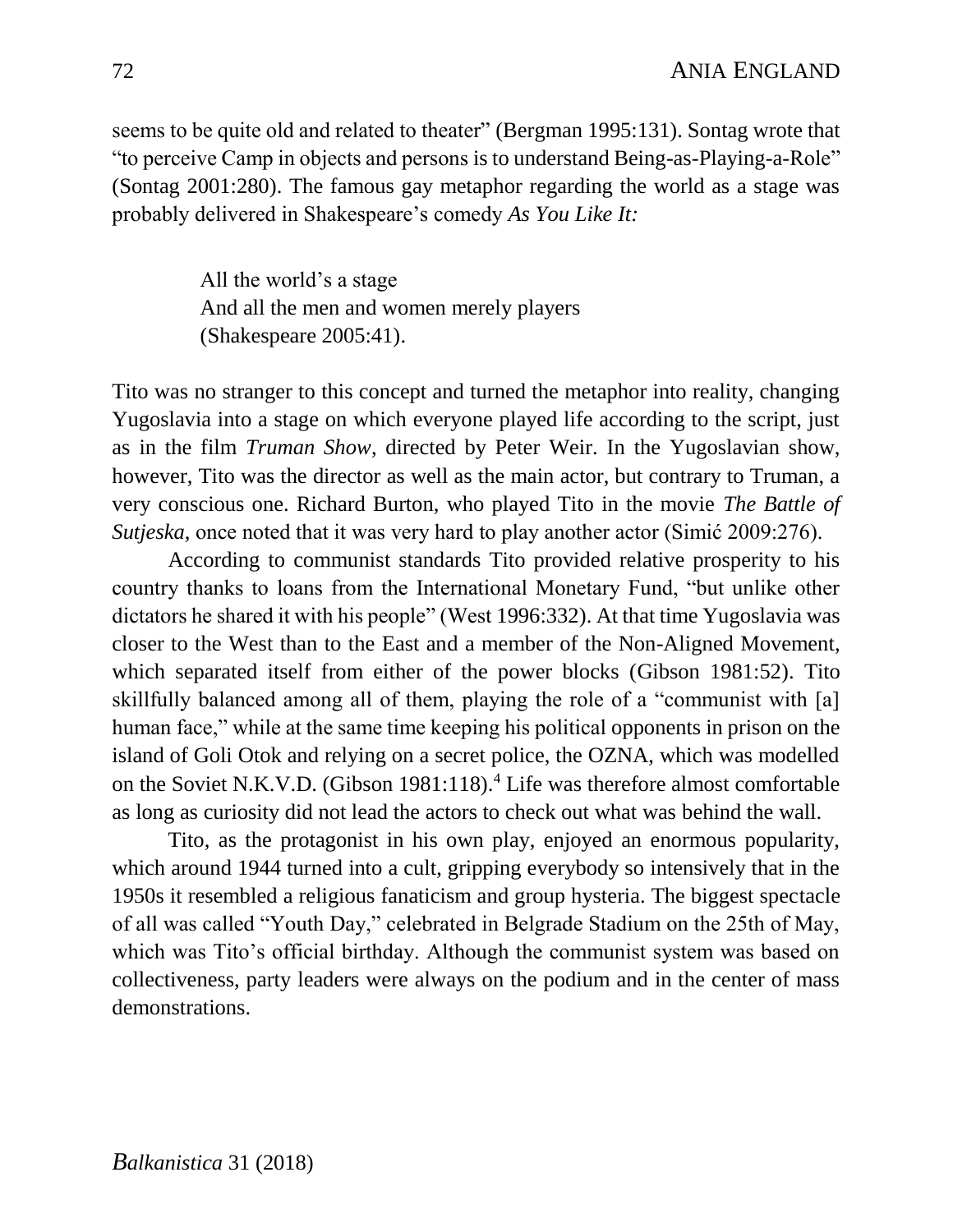Their visual images were ubiquitous, dominating the public and private sphere, and institutions, streets, collective farms or industrial units were named after the party leaders in great numbers (Apor 2010:90).

Although Tito has been portrayed countless times in an official style, he was also mocked in Dušan Otašević's installation *Comrade Tito – The White Violet – The Whole World Loves You* (the title was borrowed from the poem about Tito) created in 1969.<sup>5</sup> The size of this work (488 x 348 cm) makes Tito appear very impressive and important, looking down at everybody who came to see him. In the background there is a white heart with stenciled colorful roses, which, from the camp perspective, are no longer kitsch, but a trendsetter's mark, and no one did it better than Tito, the fashion dictator. Moreover, he actually liked flowers and was buried in a mausoleum called "House of Flowers," thus the artist actually followed Sontag's thought that a good taste is simply not enough and that "there exists, indeed, a good taste of bad taste" (Sontag 2001:291). In his installation, Otašević described the common arrangements of socialist celebrations like May Day parades, congresses or school performances, which could be considered a part of Yugoslavian popular art (Dimitrijević 2003:112). The style of portraying Tito was always realistic thanks to the "grand compromise," where the "quintessential rule was created: a certain degree of critical freedom was possible but only if it did not address the president personally" (Dimitrijević 2001/2002). Here, Sontag's phrase that "camp taste nourishes itself on the love that has gone into certain objects and personal styles" (Sontag 2001:292) helps us to appreciate the eccentric side of Marshal Josip Broz.

The stage on which Tito played his role was larger than Yugoslavia and it would not be too much to say that he made the whole world applaud his acting and admire the elaborate scenography he prepared. As Djilas has noted, "a Communist leader is a national ruler on the international scene" (Djilas 1981:61), and Tito was no exception. Anja Drulović in *Tito's Cookbook* provided an account of the extraordinary meals Tito ate with Hollywood stars and statesmen around the world, including Sir Winston Churchill and U.S. President Richard Nixon (Drulović 2006:216, 228). As a communist he had no objection (and *vice versa*) even to visiting Pope Paul VI in the Vatican in 1971. Marshal Broz was also a collector of medals, and as far as he was concerned, it was an obligatory courtesy to exchange medals with foreign dignitaries (Dillas 1981:111). His collection of impressive distinctions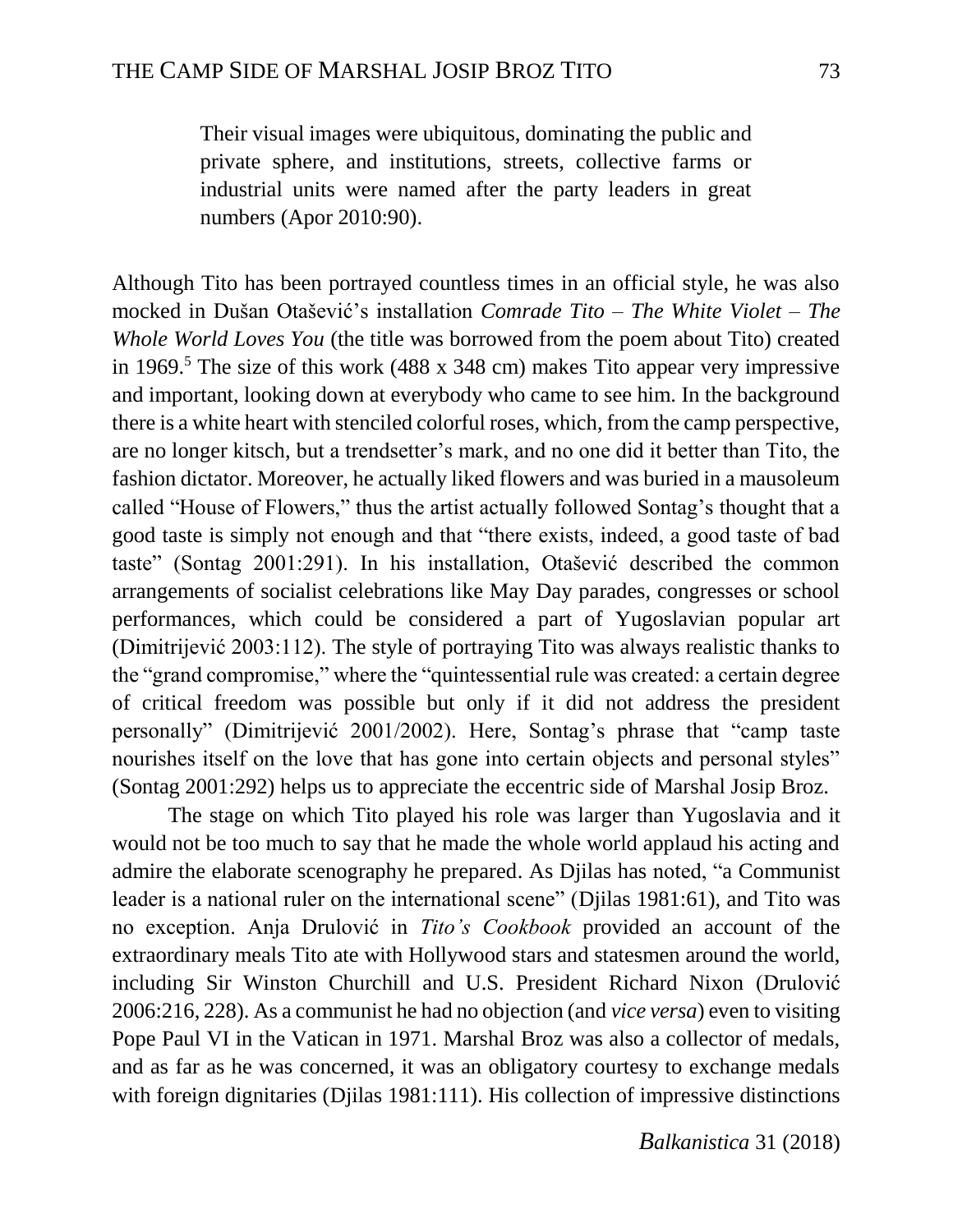was captured by Božidar Jakac in the picture *Portrait druga Tita* (1947). The only major gift he never received was the Nobel Peace Prize, for which he was nominated at the end of his life.

In Tito's world, reality was mixed with imagination and the public with actors "and with permission from Tito to blow up a real bridge in order to recreate his historical exploits, fiction had become larger than life." Mila Turajlić's documentary *Cinema Komunisto*, from which we obtain the above quote, reveals the scale of Tito's spectacle, in which soldiers were hired to play partisans in the movies while navy personnel were coming to the Pula Roman amphitheater during the film festival to fill empty seats and to help create a great atmosphere. The cost of this set design was so overwhelming that once the show ended the Yugoslav public was left with an enormous debt, which ultimately led the country to bankruptcy. All of this, however, did not end with the death of the main actor, but with the decision to dismantle the magnificent decoration of Tito's stage. According to Stevan K. Pavlowitch, this happened in the year 1984, when the people noticed that the bestdressed emperor did not have any clothes. His luxurious retreat on the Brijuni Islands became a national park, and the great Peace Yacht "Galeb" was put up for sale (Pavlowitch 1988:33). The lights finally went out, and the theatre was closed for good.

### *The Dandy*

When Sontag wrote that "camp is the answer to the problem: how to be a dandy in the age of mass culture" (Sontag 2001:288), the answer was already at hand in socialist Yugoslavia and embodied in Marshal Josip Broz Tito.

We find in the *New Slang Dictionary of Partridge*, that the noun *dandy* dates back to 1784, when it meant "anything first-rate or excellent" (Partridge 2007:551). According to the *Collins English Dictionary*, *dandy* is a "man greatly concerned with smartness of dress" (2014:505) and in the *Concise Oxford English Dictionary*, we find the definition "an excellent thing of its kind" (2011:362). Yet Marshal Tito was more than well-dressed and sophisticated; he used the dandy appearance for his own political game on both the national and international stage. His costumes allowed him to appear not only younger, but almost immortal, and so the public was largely unaware of the state of his health, especially at the end of his life (Pavlowitch 1992:80). During this time he was particularly careful when checking the design of symbols and uniforms "while his own uniforms, in seasonal versions and in various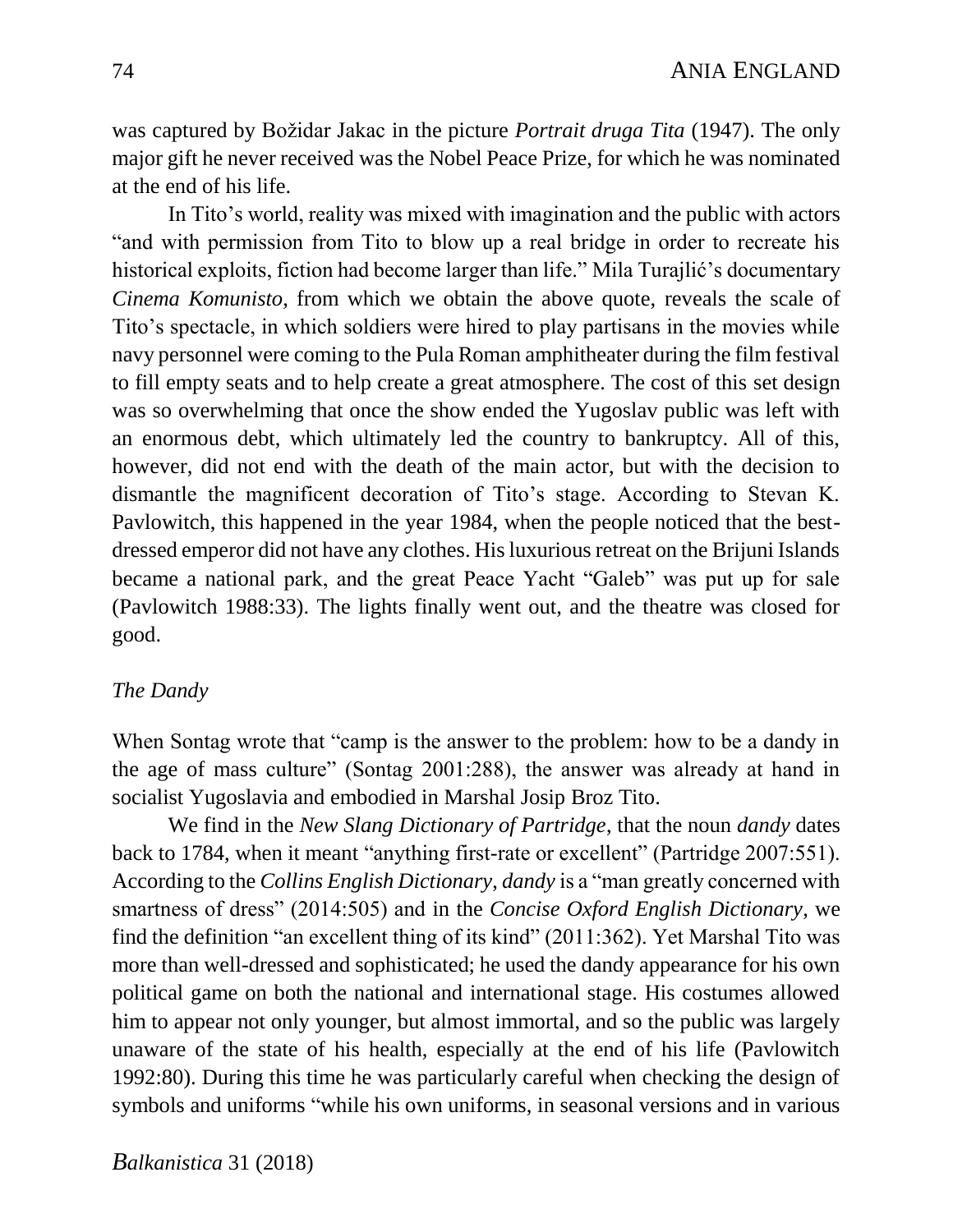colors, with matching shoes, resplendent with gold braid and decorations, were balanced against hardly less showy civilian outfits for every possible occasion" (Pavlowitch 1992:75).

Like a proper dandy, Tito "worked hard to develop a style" (Djilas 1981:110). He played chess, billiards and dominos, was a keen photographer and liked to dance old-fashioned waltzes (*Ibid.:*10). His hallmarks included golden watches, embroidered uniforms, soft, wavy, dyed hair, false suntans and false gleaming white teeth (*op. cit.*). The "communist with style" (Drulović 2006:10) wore white gloves made from very soft leather and a golden ring encrusted with diamonds. In the summer, his uniforms were white, in winter they were field grey (see *Picture #2* below).



*Picture #2:* Stevan Kragujevic, Ho Chi Minh, Josip Broz Tito and Edvard Kardelj Beograd, August 1957. Author Stevan Kragujević. *Source:* [\[https://en.wikipedia.org/wiki/File:Stevan\\_Kragujevic,\\_Ho\\_Chi\\_Minh,\\_Josip\\_Bro](https://en.wikipedia.org/wiki/File:Stevan_Kragujevic,_Ho_Chi_Minh,_Josip_Broz_Tito_and_Edvard_Kardelj,_Beograd,_avgust_1957.jpg) z Tito and Edvard Kardelj, Beograd, avgust 1957.jpg]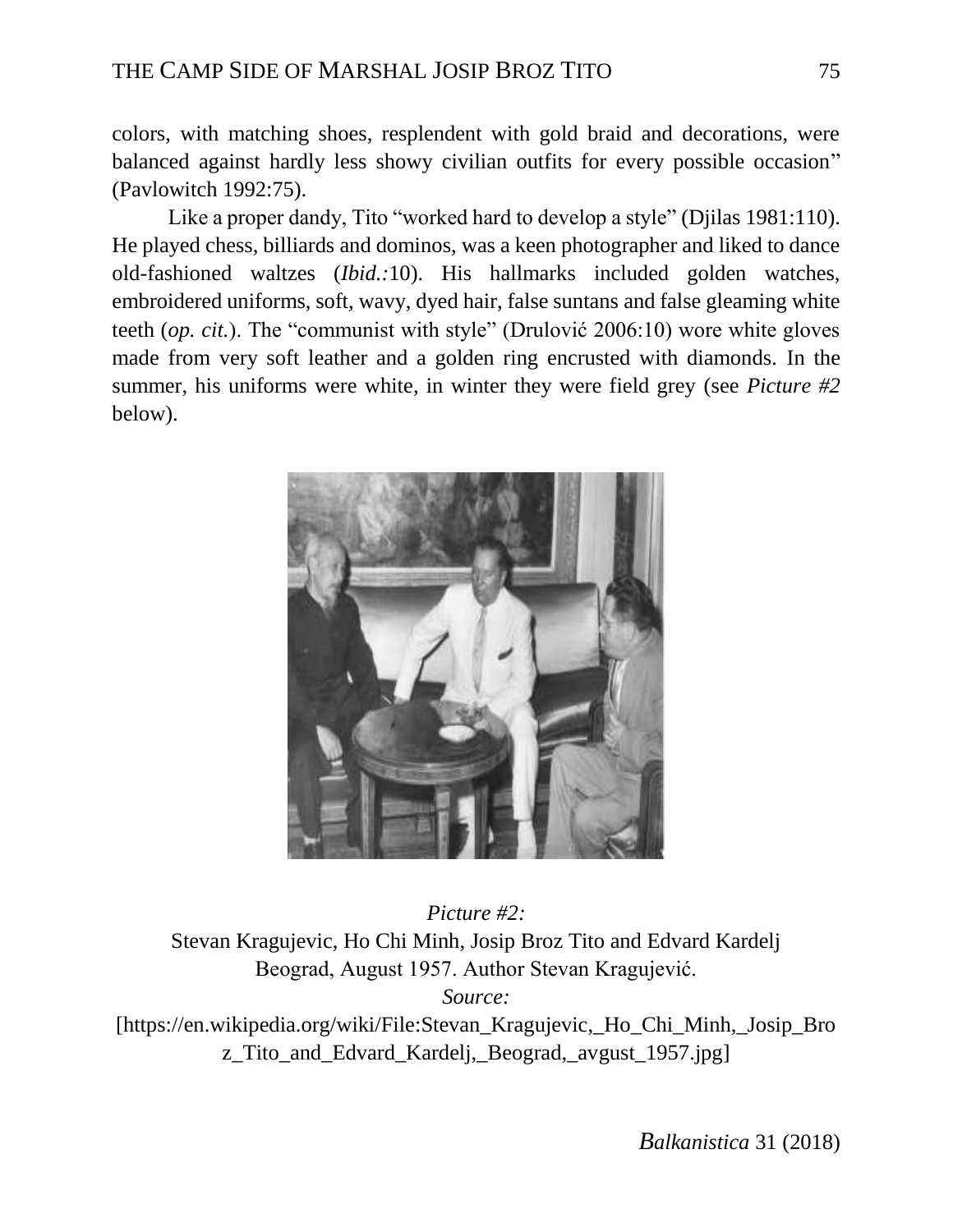His civilian suits were all beautifully cut, garnering him votes as one of the best-dressed men in the world (Gibson 1981:55). Winston Churchill, however, after meeting Tito for the first time in August of 1944, sarcastically called his new, grey tight-fit uniform, with a scarlet stripe running down the trousers, a "gold-lace straitjacket" (Auty 1974:280).

Tito's appearance in countless photos and pictures was always immaculate and he would wear a suit even while mowing the grass, as seen in the photo with Jovanka taken in April of 1957 in the meadow of Ostrvo Vanga in Croatia (Fototeka MIJ, Museum of Yugoslav History in Belgrade). Paja Jovanović in his painting *Josip Broz Tito* (1947, oil on canvas, 150 X 100 cm, National Museum in Belgrade) captured him at the moment of decision-making. See *Picture #3* below.



*Picture #3:* Pavle Paja Jovanović, *Marshal Tito,* 1947, oil on canvas, 150 x 100 cm. Courtesy of the National Museum in Belgrade

He had just gotten up from a comfortable, upholstered and richly carved chair and his fist hit the top of an equally decorated desk. Tito's face was stubborn and his whole pose suggested determination in a moment of uncertainty. A nicely fit greyish uniform, embroidered with golden ornaments and buttons with various awards, was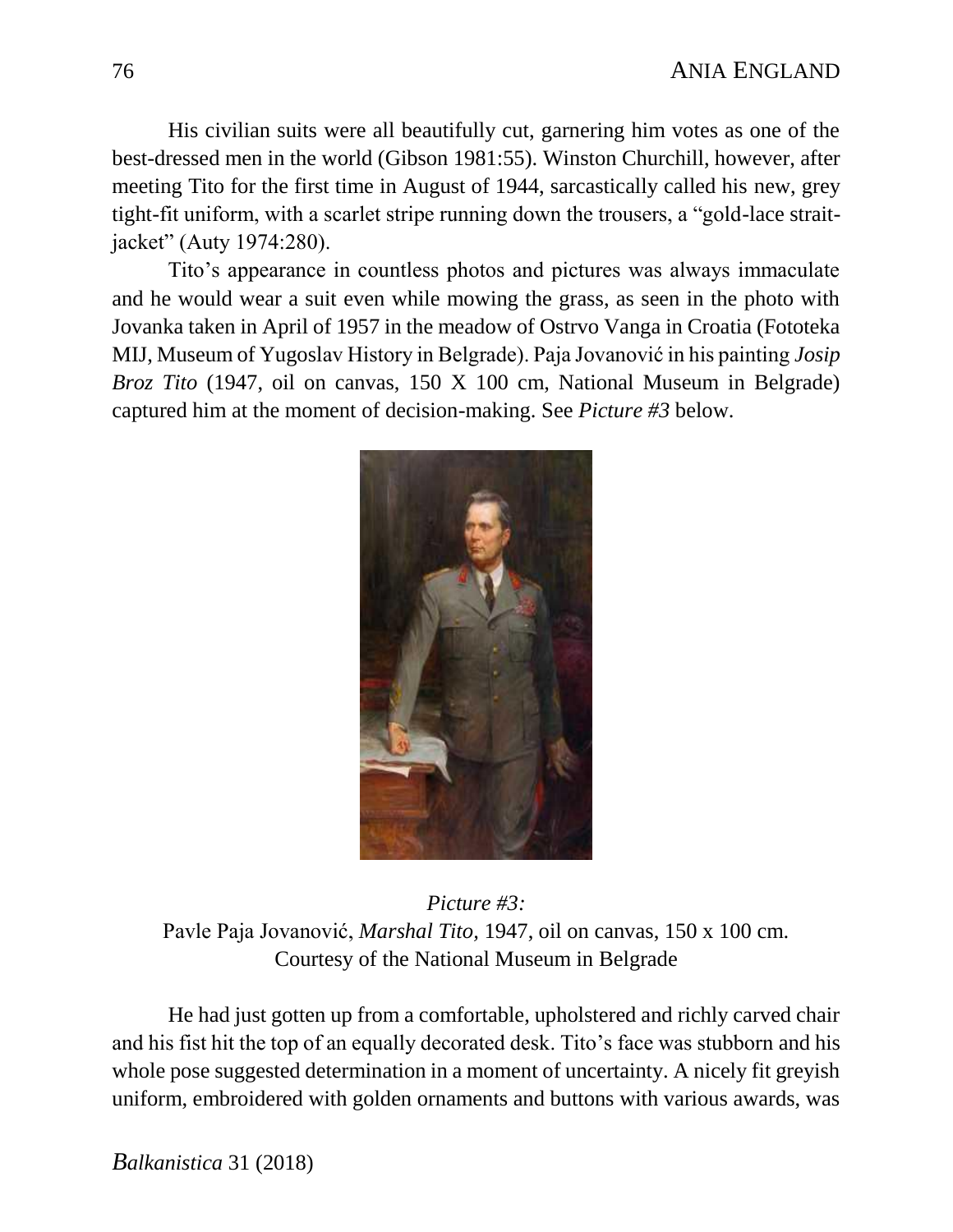worn to convince his people that no matter how dramatic the events of the world appeared, Tito would face them and he would win. Another painting from the same year (Paja Jovanović, 1947, oil on canvas, 121 x 92 cm, Art Collection of the Serbian Academy of Sciences and Arts) presented him in a well-tailored black suit, which was a suitable background for various bars, medals and awards – especially those in red – which clearly stood out. The atmosphere in the picture seemed to be very relaxed, as Tito was sitting comfortably on his carved chair having a moment of pleasure while smoking cigarette.

Peasant Tito, like a bourgeois dandy, dreamed of being an aristocrat, yet at the same time he was aware of his obligations to the "common people." In the end, however, the dandy inside of him won out, pushing him toward a life of pomp and luxury, the life of the class he rejected. His first move after receiving power was to establish himself at Prince Paul's White Palace, because "by taking up residence in palaces, by ruling from them, he attached himself to the monarchic tradition and to traditional concepts of power" (Djilas 1981:95). Moreover, he surrounded himself with the aristocracy of the times – princesses, celebrities, movie stars and statesmen. Elizabeth Taylor spent an entire month on the Brijuni Islands, while her husband Richard Burton was playing Tito in the movie *The Battle of Sutjeska* (1973), and Sophia Loren was cooking homemade pasta (Drulovic 2006:140-42). Tito's approach to equating a high society of kings and queens with their "popular" version of movie stars and celebrities could perhaps garner him an additional title as the first postmodernist communist.

Milovan Djilas, who was once one of Tito's closest friends, wrote that "even when an underground operative, he dressed like a dandy" (Djilas 1981:9). See *Picture #4* below.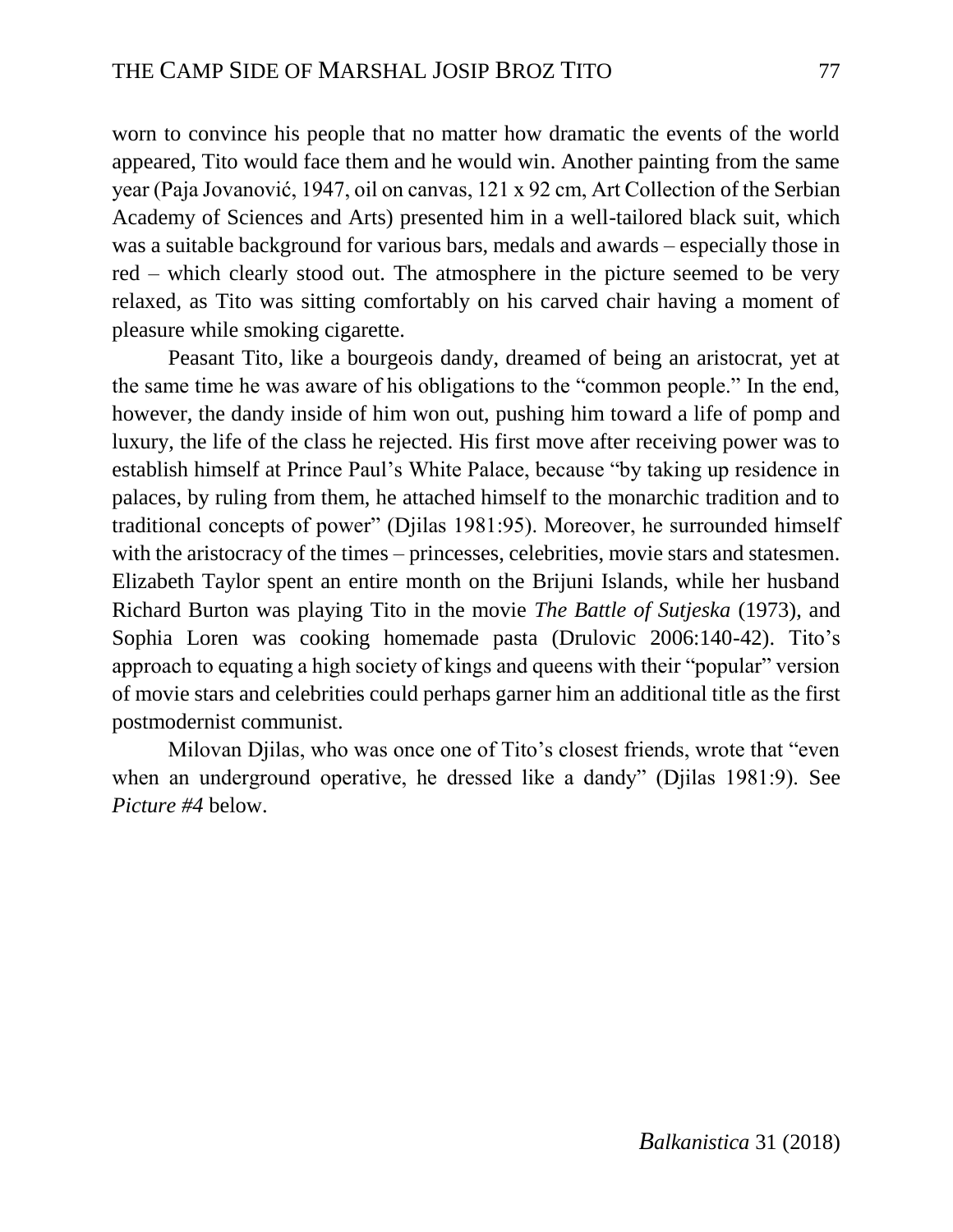

*Picture #4:* Marshal Tito during the Second World War in Yugoslavia, May 1944, Author: Sgt. M.J. Slade, No. 2 Army Film and Photographic Unit *Source:* [\[https://en.wikipedia.org/wiki/File:Marshal\\_Tito\\_during\\_the\\_Second\\_World\\_War](https://en.wikipedia.org/wiki/File:Marshal_Tito_during_the_Second_World_War_in_Yugoslavia,_May_1944.jpg) [\\_in\\_Yugoslavia,\\_May\\_1944.jpg\]](https://en.wikipedia.org/wiki/File:Marshal_Tito_during_the_Second_World_War_in_Yugoslavia,_May_1944.jpg)

Tito loved traveling and would bring with him on his travels a group of his white poodles, particularly for trips around Yugoslavia, often carrying one of them in his arms. Pedigreed pets were seen as a fashion statement at the time and a sign of good taste, so they were no longer kept for practical reasons, but for pleasure and "through an entirely controlled process of matching the owner, a pet became an image of the lifestyle of its owner" (Cupić 2011:150).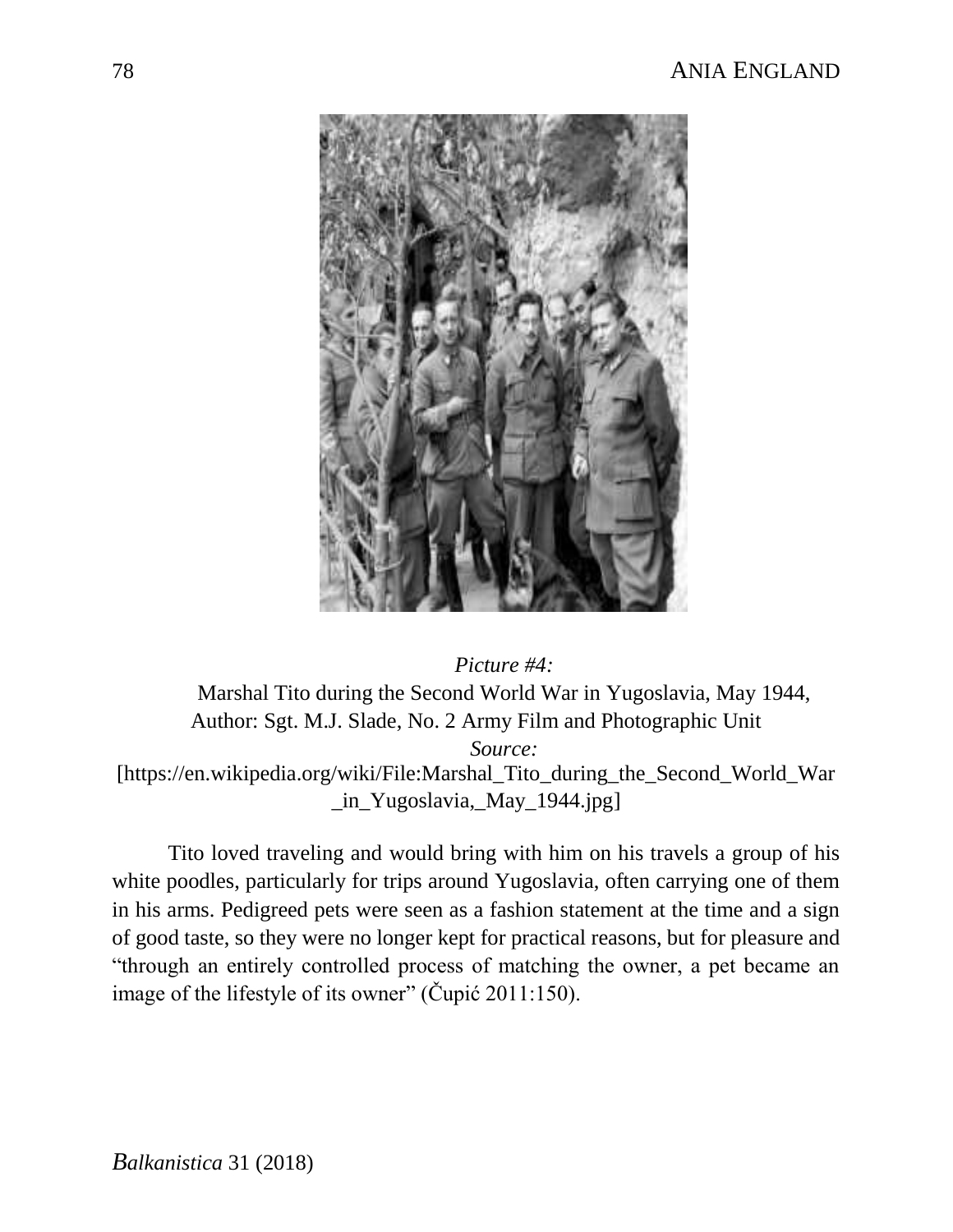# *The King of Excess*

A.J.P Taylor argued that Tito was the last of the Habsburgs because he managed to establish peace and autonomy for a multiethnic Yugoslavia (Taylor 1981:281). From the camp perspective, however, the obvious choice would be to compare him to the French king Louis XIV, who was called the "Sun King." Tito would then be the "Sun Dictator," who in his communist kingdom enjoyed the campy "psychopathology of affluence" (Sontag 2001:289). See Picture #5 below.



*Picture #5:* Brijuni Islands, Croatia, summer 1949 Courtesy of the Museum of Yugoslavia

In fact, the word *camp* is connected with the French slang phrase *se camper*, which means to present or to pose in an exaggerated way, as well as to live a posing life style, which was the style of the French king's court. Louis XIV was well-known for his extravagant life style, his love for women and, most of all, for building his glamorous palace in Versailles, where he created a world dedicated to artificiality and excess. Tito did not build anything spectacular, but he owned a state summer residence on the Brijuni Islands and over twenty other residences, villas, castles and palaces. A private safari, thousands of hectares of hunting grounds, three zoological gardens, a special blue train, yachts, ships, planes and thousands of people were at his beckon call every day. His cellars were full of the best wine, and he would make a flamboyant gesture toward his guests when they visited by presenting them with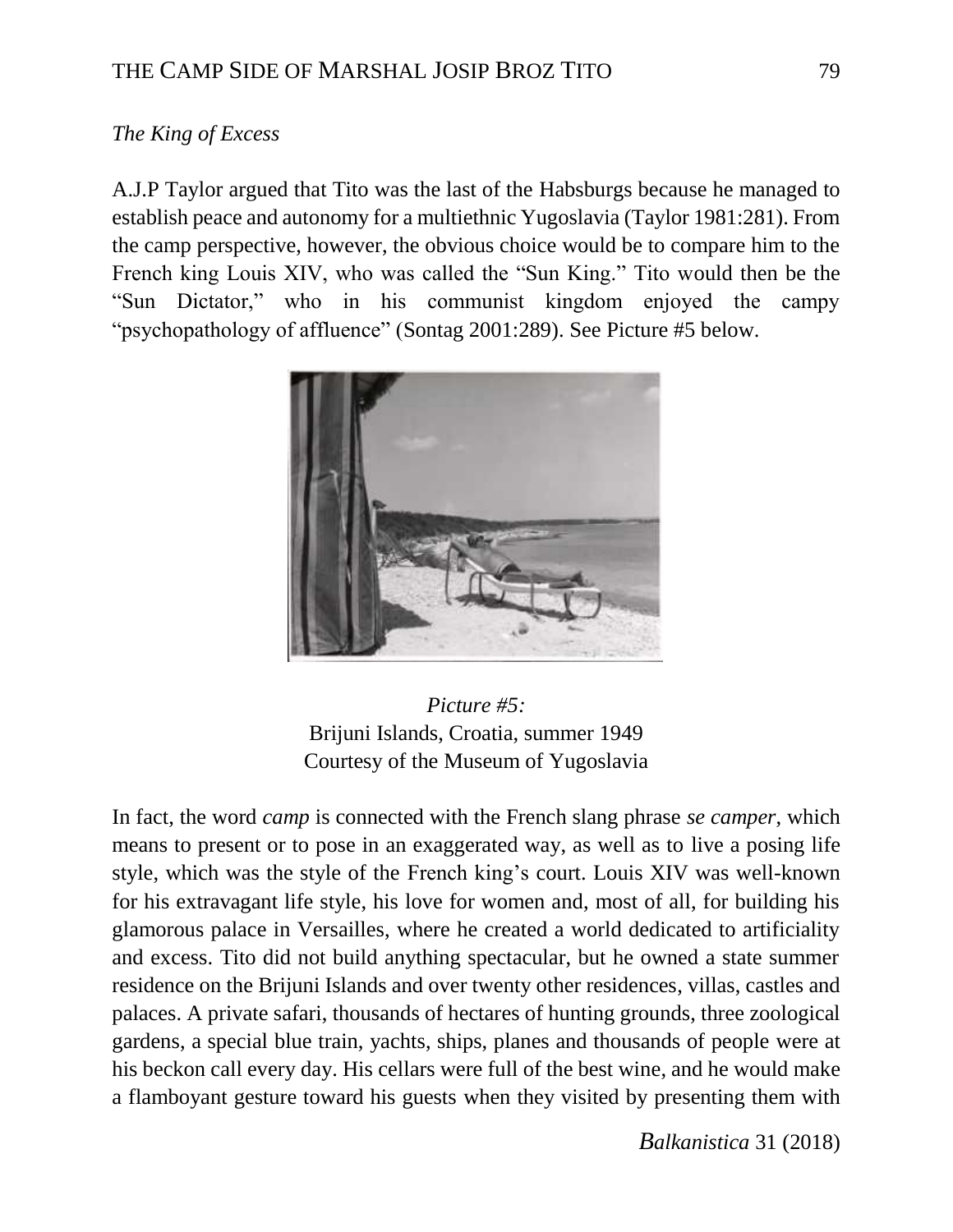wine from the year they were born (Simić 2009:14,270). Just like the absolute French monarch, Tito held indisputable power in his kingdom, being declared as the President of both the Party and the state for life. He also attracted to his communist Versailles the aristocracy of the time – princesses, celebrities, movie stars and statesmen – working his magic with generous gifts and splendorous feasts.

While some people see Louis XIV's Versailles as a camp Eden – "a self– enclosed world devoted to *divertissements*, to dressing-up, showing off, and scandal" (Booth 1983:33), Tito's Yugoslavia was a stage designed for the glamorous Tito aimed at astonishing a worldwide audience. When Louis XIV went on maneuvers, courtiers would use the battlefield as a catwalk for displaying and advertising themselves in the finest clothes (Booth 1983:40). Tito's court was, like that of the French king, a camp parade, where he enjoyed the status of a cult persona cultivated by a swift propaganda. Songs and poems were written to glorify the leader and various postal stamps with his face on them were issued every year, even after his death. The enormous collection of batons, which he received from young people, and various objects given to him by his people as well as by rulers from around the world are still held in the Kuća cveća in Belgrade. This collection includes handembroidered bath and kitchen towels, table clothes, handmade socks and bottles of water, horse saddles and various musical instruments such as the traditional *gusle* crafted in stone, countless shovels, knives and swords encrusted with precious stones, traditional costumes and dresses (including female ones) and much more. On top of all that, the celebrated performer received other generous gifts such as a Rolls-Royce and villas, which were a tribute and an homage from the city of Zagreb (Djilas 1981:104). He not only received a myriad of awards, but also various diplomas and keys to city gates. The capital of Montenegro, Podgorica, became *Titograd* during his lifetime (it changed its name back in the 1990s).

In contrast to other dictators Tito did not seal himself up in his residences, but appeared frequently on his homeland stage, where he clearly enjoyed large audiences. At every brief stop of his train there was a lavish greeting from the crowd, which was prepared for in advance. Wherever he went, he was welcomed by "applause, streets thick with flowers, and city squares thronged with people captivated by him for the moment" (Djilas 1981:57).

Tito was certainly one of the most expensive leaders of his time (Pavlowitch 1992:80). According to Djilas, he was an absolute monarch, greater than King Alexander of Yugoslavia (Djilas 1981:31), while Pavlowitch called him the "old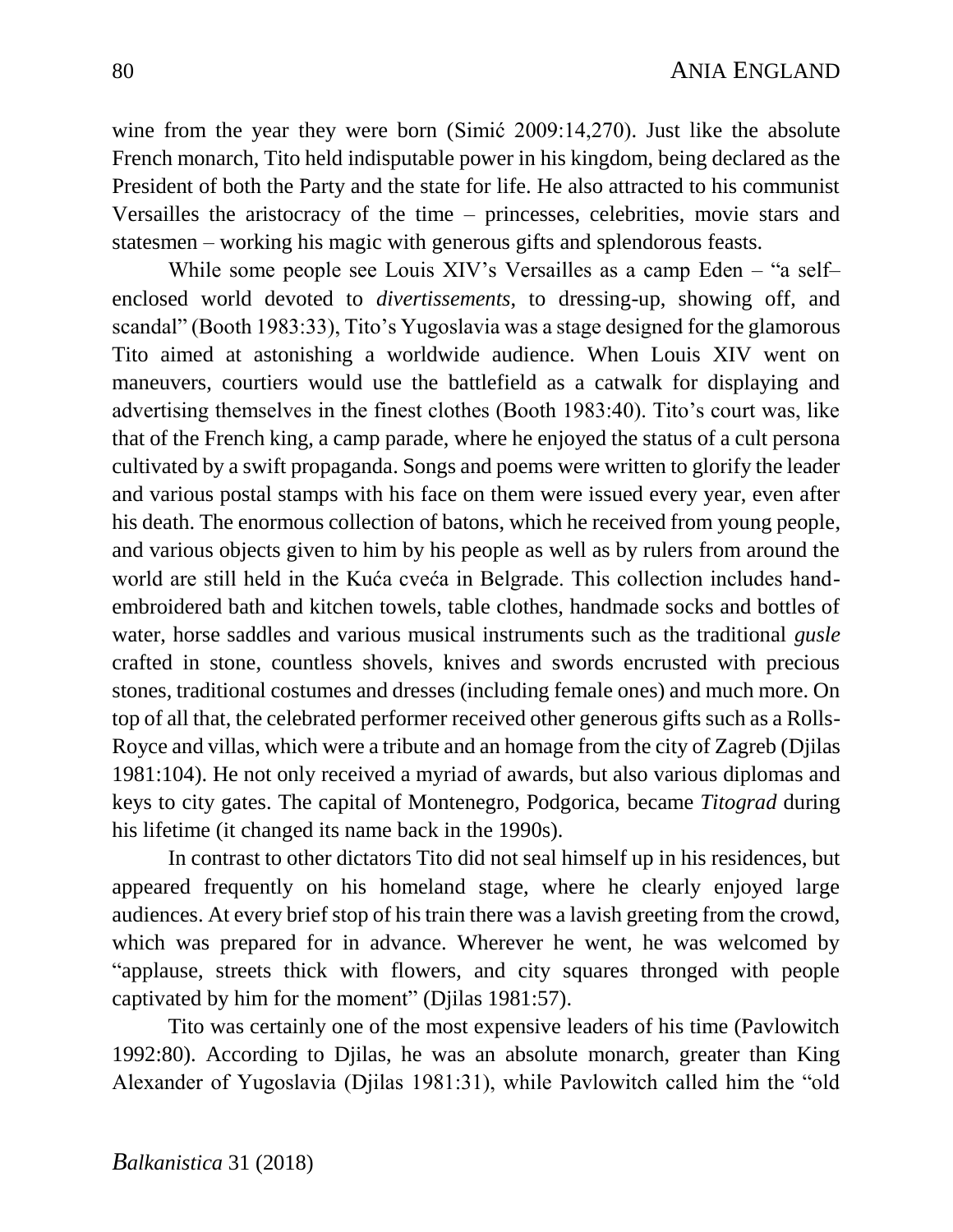pharaoh," saying that the last decade of his reign exhibited "a surreal air to it" (Pavlowitch 1992:80). The more his health deteriorated, the more pompous the camp spectacle became, and it would not be incorrect to say that the 1970s were definitely the time of his life. He was globetrotting again, the regime and the country were connected tighter than ever to his person, new biographies of Tito appeared at home and abroad, children learned his life achievements by heart and "confectioners sold cakes in the shape of his head" (*Ibid.:*75).

In 2007, Todor Kuljić re-examined Taylor's evaluation of Tito and proposed that Tito's rule was a "complex dialectical representation of modernized authoritarianism." Depending on the status of the observer, Tito was seen as either a friend or as an enemy: a godless tyrant for the conservatives, an enemy of the nation state for the nationalists, a totalitarian ruler for liberals and a fighter for class justice for communists (Todor 2007:86). This malleable approach to Tito resembles the attitude towards camp, which undertook a journey from the political to apolitical and back again (pre-Stonewall Inn gay strategy, Sontag's proposition and feminists' adaptation); from adjective through noun to verb; from homosexual behavior through admiration for all things so bad that they became good and ending up as a tool for gender deconstruction. Depending on the observer's eye, camp can be pointless, important or dangerous, beautiful or ugly and the property of homosexuals or straights.

When it comes to Tito, his performance was a one-off, and he certainly did not want anyone after him to be as powerful as he was. Moreover, he would not allow anyone to dislodge the statue that he had been turned into (Pavlowitch 1988:45). Nobody was worthy of taking his throne, so everything would disappear after his death, even the rank of Marshal and the role of President (Beloff 1985:29). Yet Tito's last camp performance, in which he appeared only as a ghost, was his funeral. The political actor Marshal Broz, who was born a peasant, had the most extravagant, exaggerated and pompous funeral the leader of any country ever had had and which was arguably the biggest gathering of statesmen in human history.

### *The Queer in the Red Family*

Before the rebellion at the Stonewall Inn Pub in New York in 1969, which began the fight of sexual minorities for their equal rights, camp was a strategy of surviving in an oppressive heterosexual environment and a code of communication between the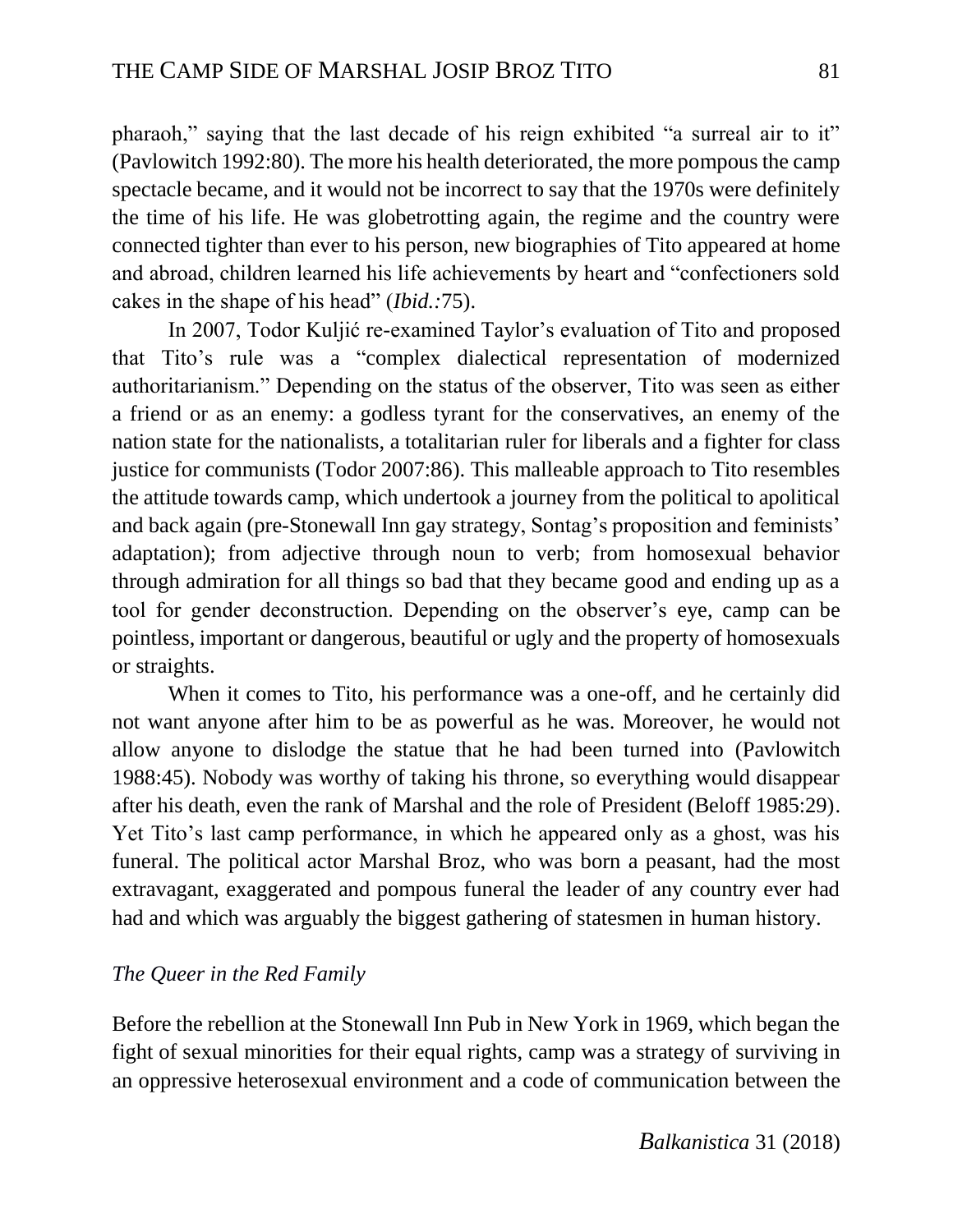"initiated." Although the word *queer* was first used in the early 20th century to describe homosexual, it also meant "strange" or "odd" (*Concise Oxford English Dictionary* 2011:1177). A camp person will always be queer and will always be perceived as "different" regardless of his or her sexuality, so in this sense, Tito was indeed a queer.

The story regarding his origin goes that he was born in the village of Kumrovec in northern Croatia on May 25, 1892 into a mixed Croatian and Slovenian family. However, Tito was also born on May 7 of the same year and on at least 15 other days, months and years, with his name changing over time – Josip Broz, Jozef, Josif Brozowic – while acquiring various other names and aliases such as Rudi, Spiridon Mekas, John Alexander Carlson, Oto, Viktor, Timo, Georgević, Jiricek, Slavko Babic, Tomanek, Ivan Kostajnsek and Valter in Moscow (Auty 1974:111). He also used documents which described him as Jewish, German from Russia, Hungarian, Czech, Austrian (Franz Broz) and Italian (Simić 2009:25). The historical novel *The Balkans Conspiracy* by Vladimir Orsag strongly suggests that Tito was actually a Russian spy who came from a noble Polish family, and that his real name was Tadeusz Lubitczky (Orsag 2002:149).<sup>6</sup> Even his name, Josip Broz, if real, was not used after he acquired the nickname Tito, and this transformation could be compared to the performance of a drag queen on stage, where performing in disguise under a changed name and identity was part of the show. In fact, one of many theories suggested that Tito was actually a woman (Simić 2009:26). This idea came from the diaries of Evelyn Waugh, who called Tito a "lesbian" (Waugh 1979*:*572). Tito was well aware of that, and when he met Waugh for the first time (after swimming in the sea and wearing exiguous bathing trunks), he asked point blank: "Captain Waugh, why do you think I am a woman?" (West 1996:183).

Moreover, Tito is not a common name, contrary to one of his own statements, and it does not exist as a surname in Croatia (Simić 2009:26), but Stoyan Pribichevich had his own theory:

> All kinds of nonsense swarms around the name of Tito: that it means a woman, that it stands for the initials of four separate Partisan commanders, that the letters are cabalistic signs for the Italian Tajne Internacionalna Terroristicka Organizacija (Secret International Terrorist Organization), that in English they represent the "Third International Terrorist Organization," that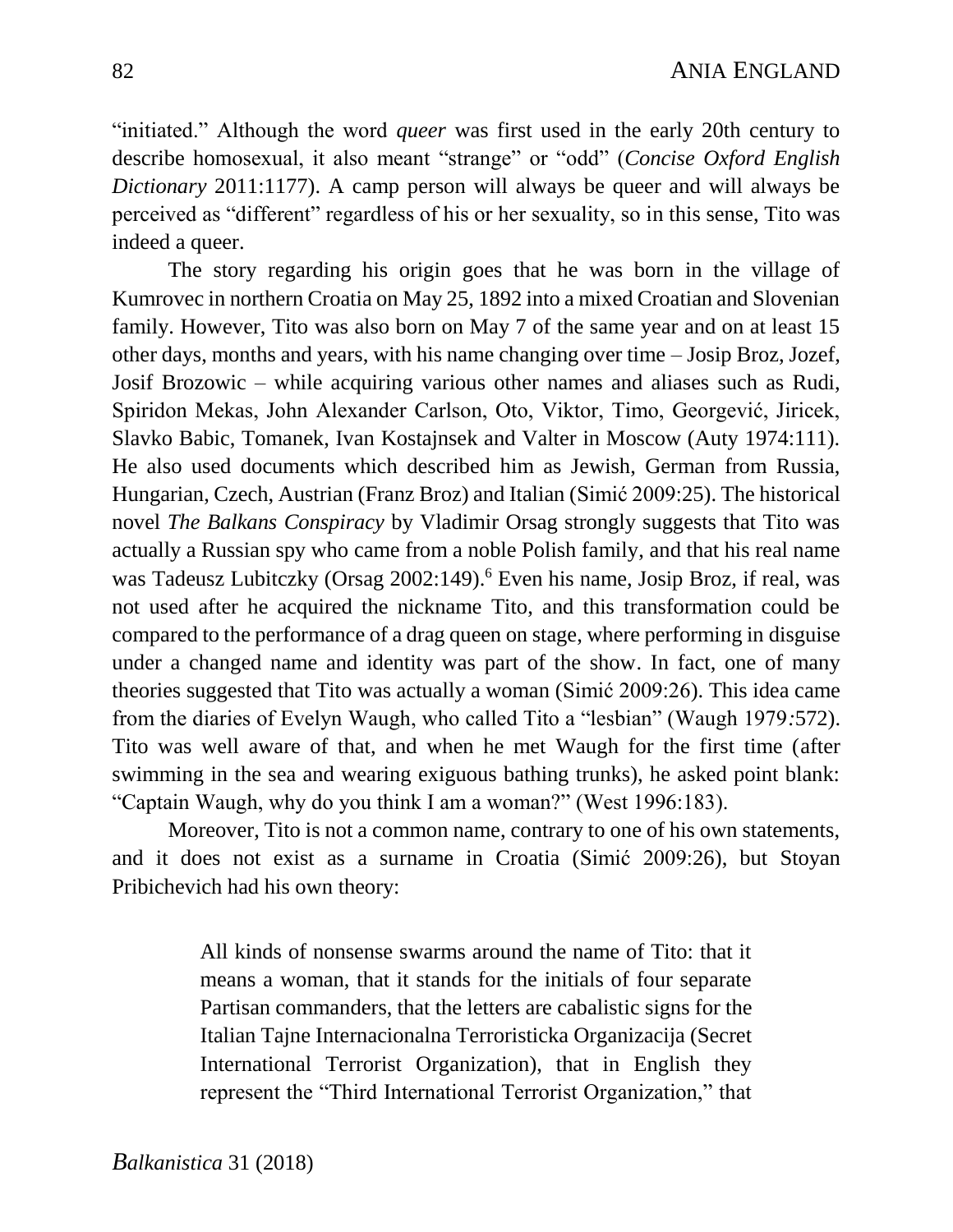in Serbo-Croatian the word means "You there." "Tito" means none of these. Tito is merely the Serbo-Croatian variation of the name of the Roman Emperor Titus (Pribichevich 1944:96-97).

Tito did not have a good relationship with his parents or with his siblings (Simić 2009:27, 28), perhaps because he spent part of his childhood with his maternal grandparents in Slovenia. Moreover, the accent which he developed there made him suspect even among people from Zagorje, where he was born. They accused him of being a Russian spy and thinking intellectuals whispered that he did not make any effort to learn Serbo-Croatian (Djilas 1981:10). He was not only an oddity in his family and village, but also in Yugoslavia. He fought on the Austro-Hungarian side in World War I, then spent seven years in the Soviet Union and – most important of all – he was a foreigner by origin. "The people of Zagorje are emotionally and historically the most Croatian of Croatians. Linguistically and psychologically, Croatia is a world unto itself. It is an island apart in the Yugoslav sea (…)" (Djilas 1981:62).

However, what did make Tito a queer on a larger scale was his split with Stalin in June of 1948, which garnered him additional nicknames such as the "Red Rebel," the "Black sheep from Red Russia" (Archer 1968:113) and "a most uncommunistic communist" (Pribichevich 1944:96). Although he was now called a heretic in the communist brotherhood, this unprecedented move secured him a place among such biblical and historical figures as David, Martin Luther and Henry VIII (Armstrong 1951:15). The atheist communist leader was referred to as a "high priest embittered by heresy" (Djilas 1981:43), and this idea could be pushed even further, getting him the title of contemporary pharaoh, perhaps someone like Akhenaten, not only because of his lavish life, his cult of personality and his adoption of a new name, but mostly because of his rebellion and later the effort to erase him from the history. Akhenaten departed from traditional religion and established his own, monotheist cult, which in the end did not survive. Tito split with communism and established Titoism, which was also vigorously opposed after he died. The difference between them is that Akhenaten is portrayed as a visionary, eccentric and queer leader while Tito tried very hard to be seen like that. Yet the queerest act possible which the communist leader could commit was to ask Roman Catholic nuns to nurse him in his final days (West 1996:330).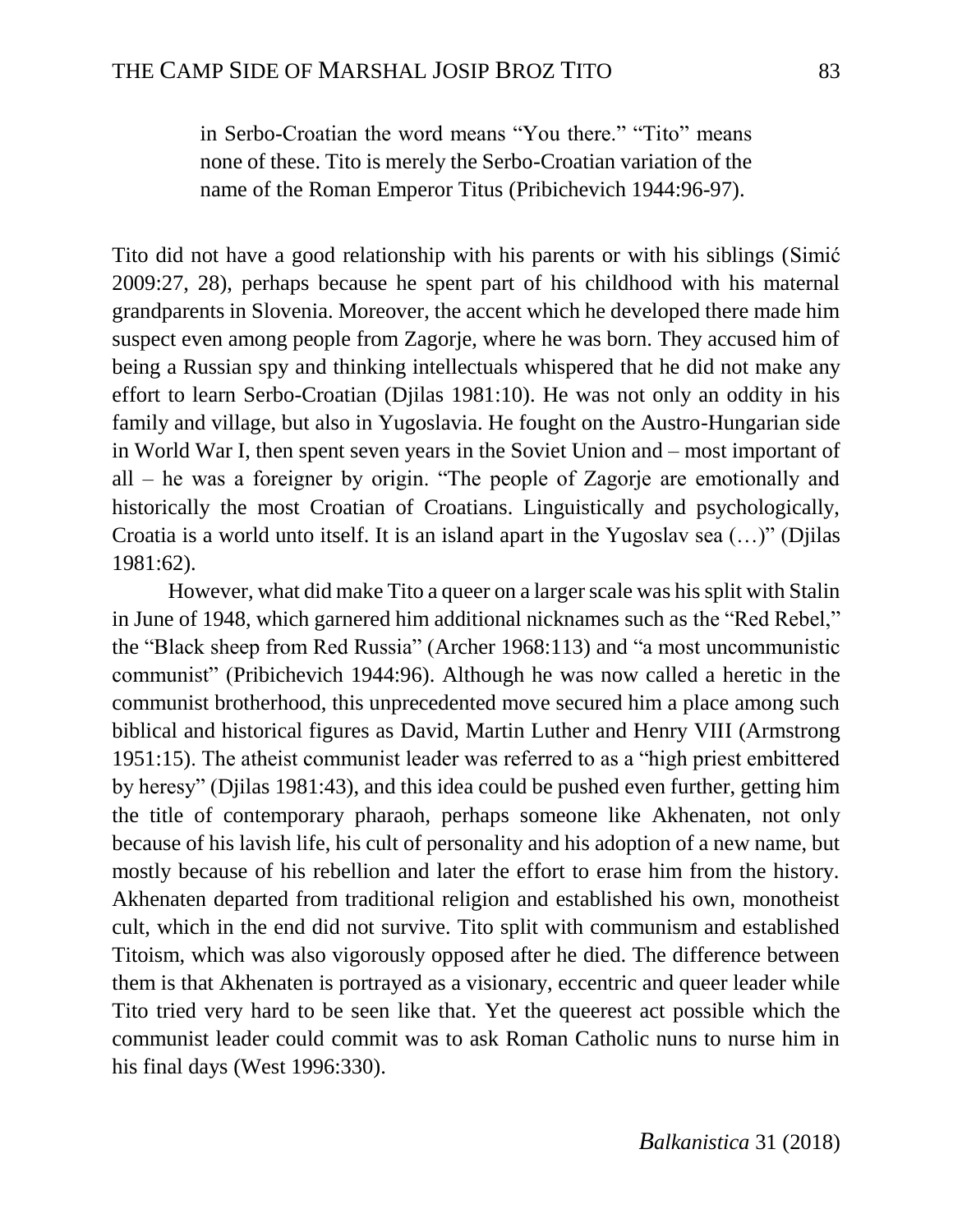Pawlovitch called Tito the "Wizard of Oz," who fooled everyone and will never be discovered (1992:71).<sup>7</sup> Indeed, he was so well hidden in his "wardrobe" that his artificial identity remained shielded and questionable until the end, just like marginalized gays passing as hetero in an oppressive heterosexual environment. However, this comparison is only metaphorical for the reason that while gays had to "dress" to match the mainstream, Tito was its creator. Yet, contrary to drag queens performing on the stage, he refused to take his wig off or wipe off the lipstick at the end of the show in order to reveal his true identity and admit that it was all an illusion, because he never truly came out. Instead, he died on the stage.

# *Titostalgia*<sup>8</sup>

The Tito show ended on May 4, 1980. He was the only actor who managed to escape from the scene at the right moment to avoid the outrage of the audience, leaving others to deal with the Yugoslavian credit crunch, among other issues. Although for several years after his death any criticism was taboo, the myths finally crumbled at the end of 1980s, and Tito was turned into the villain, blamed for everything (*Ibid.:*viii-ix). Marshal Broz was erased from history and from public spaces, yet after the waves of "Titohateism" in the late 1980s and 1990s passed, a more balanced cultural approach allowed for a rethinking and rewriting of his history once again.

Although Tito's excesses were not exceptional compared to those of other dictators, as seen for example in the book by Peter York, *Dictators' Homes*, the nostalgia for him is an extraordinary phenomenon that no other dictator enjoys and that evokes longing on a large scale. Sontag has pointed out the magical way in which time changes our perspective, because "we are better able to enjoy a fantasy as fantasy when it is not our own" (Sontag 2001:285). The relationship between camp and the past is "extremely sentimental" (*Ibid.:*280), and Sontag herself indulged in the graveyards of culture while writing her essay on camp (Sontag 1975/1976:40).

Nostalgia was considered a medical problem by Johannes Hofer in 1688. At the time, Hofer was analyzing the case of a student from Basel who was pining for his home in Bern. It soon became clear that this "disease" was incurable and therefore it came to be perceived as a sign of sensibility and an expression of patriotic feelings (Boym 2001:11). In the 20th century, nostalgia became a psychological concern, and it is currently regarded both as a part of postmodern culture as well as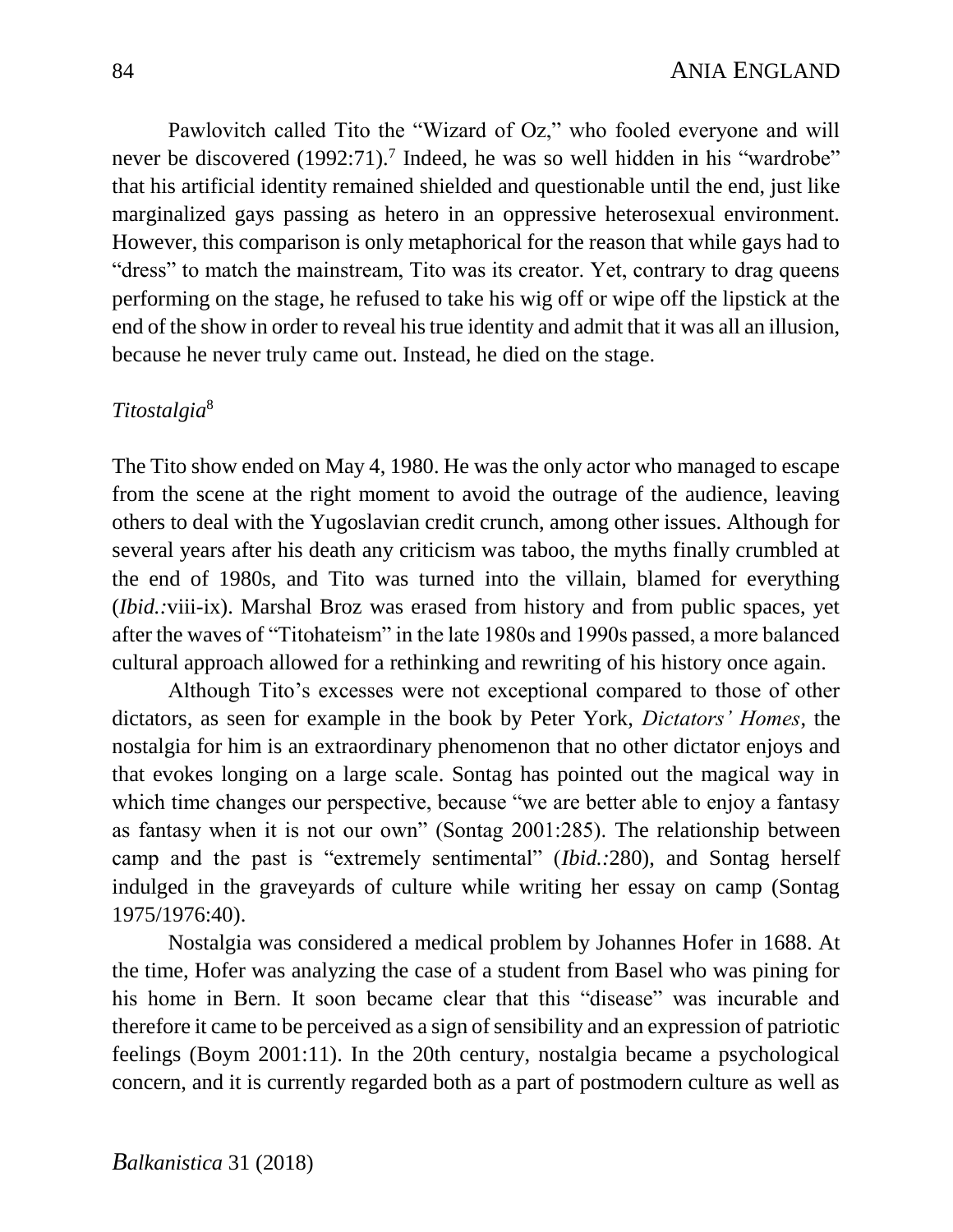a part of camp due to their mutual love for the past. Sontag argued that "it is not a love of the old as such. It's simply that the process of ageing or deterioration provides the necessary detachment – or arouses a necessary sympathy" (Sontag 2001:285). Nostalgia relies on a memory, which separates and elevates particular moments from the past and turns them into a legend. Modern nostalgia therefore refers to the "impossibility of mythical return, for the loss of an enchanted world with clear borders and values (...)" (Boym 2001:8) and if "the story of Eastern Europe's democratic revolt is most often that of ordinary citizens, banding together to reject the forces that violently ruled their lives" (Engel 2009:4), post-communist nostalgia is the story of those disappointed hopes, painful emotions and celebrated memories.

The magic of nostalgia reframed Tito from a communist tyrant to a provider of dreams, and although he is long dead, he still possesses the capability of seducing his own people and turning their life into an illusion. The village of Kumrovec, where he was born, and the mausoleum in Belgrade, where he is buried, became shrines and places of pilgrimage. In Ljubljana, the capital of Slovenia, an exhibition called *Tito – A Yugoslav Icon* was held at Gospodarsko Razstavišče (Ljubljana Exhibition and Convention Centre) from November 2013 until February 2014, while *Živeo život* (*Long Live Life*) – a sentimental view on a good life from the 1950s until the 1990s – was exhibited in Belgrade, Ljubljana, Podgorica and finally in Novi Sad in July of 2014. When it comes to Titostalgia,

> some ignore it, others think that it is ephemeral, and still others that it is enduring. Some perhaps do not even recognize him. Some would like to erase him from their own and collective memory. For some he is a distant benefactor, for others a dangerous reappearance. Some see him as just another important historical figure who marked the previous century in one way or another. For foreigners, he is a superb tourist attraction (Velikonja 2008:10).

Tito is thus resurrected as a commodity that feeds all of these hopes, emotions and memories and once again appears, just as during the communist time, on towels, cups, dresses and jewelry. This time, however, he is not the recipient of votive gifts, but rather an object ready for consumption. "Tito sells well, no doubt" (*Ibid.:*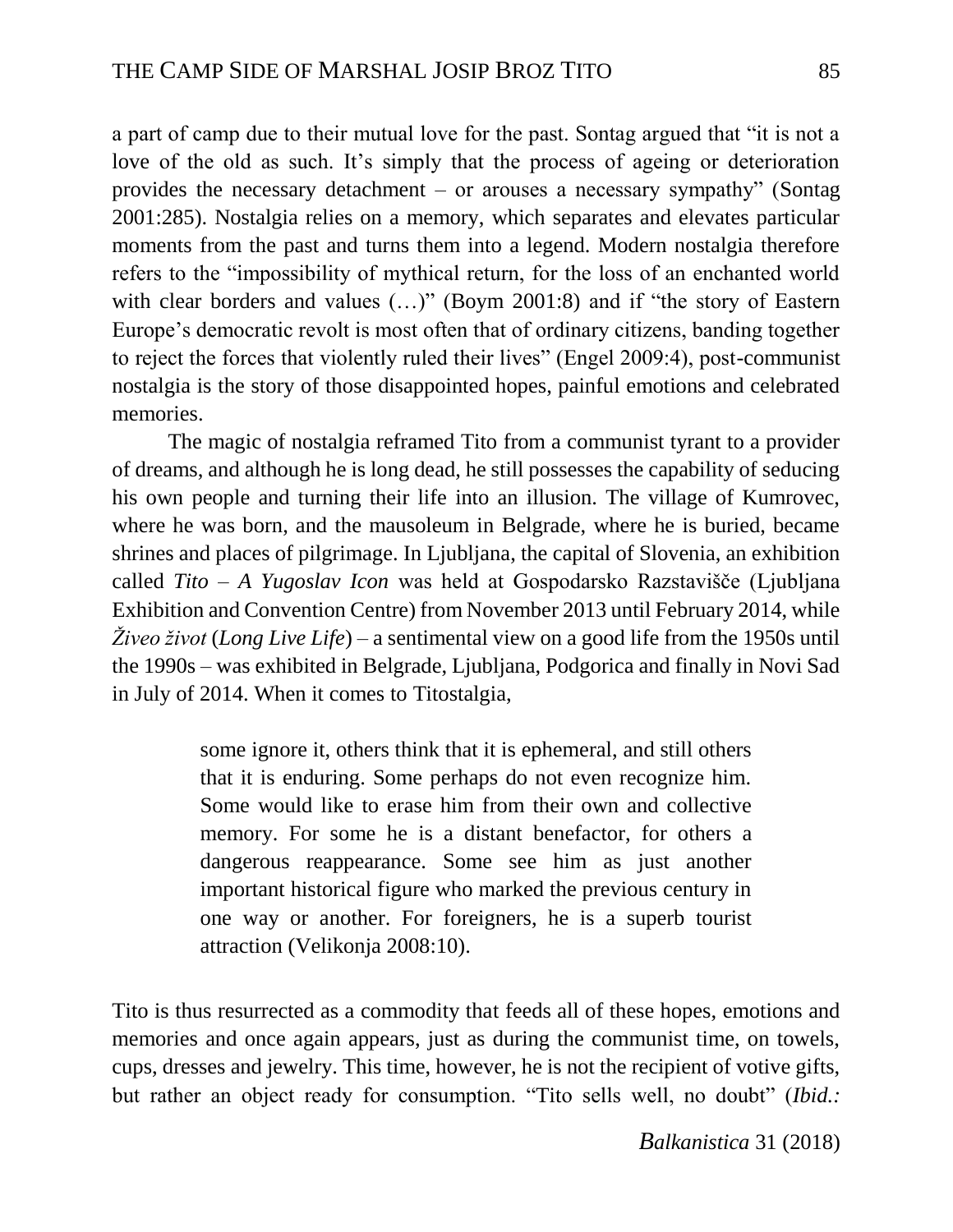2008:101), and one could ask what went wrong with the present that it needs the past in order to look into the future. One might say that there was no "Tito after Tito," but only Titostalgia.

### *Conclusion*

Yugoslavia under Josip Broz Tito's rule resembled a grand illusion similar to the one created by Peter Weir in the movie *Truman Show*. It was an artificial world ruled by one of the most spectacular camp figures of the 20th century, who held absolute power in his excessive communist camp Eden. Everyone had a role to play according to his script and whoever dared to question it was thrown off the show. Yet when the "Lion of Yugoslavia" (Gibson 1981:11) died, the façade of his world collapsed, and eleven years later, the Tito show turned into a horror movie.

Communist ideology produced a leader who was the embodiment of camp excess and thus simply too big for just one country. He was flamboyant, exaggerated, glamorous, eccentric, stylish, stylized, theatrical and contained, as Sontag would say, a "large element of artifice" (Sontag 2001:279). Tito was one of those people who Sontag would probably describe as so ambitious that it would take a "generation, a whole culture to accomplish" *(Ibid.:2001:284)*.<sup>9</sup> According to Sontag's criteria his show on the Yugoslavian stage could be called naïve camp<sup>10</sup> because of the "seriousness that fails. Of course, not all seriousness that fails can be redeemed as Camp. Only that which has the proper mixture of the exaggerated, the fantastic, the passionate, and the naïve" (*Ibid.:*283).

Camp is not only about posing and pretending, but also about a "new, more complex relation to 'the serious.' One can be serious about the frivolous, frivolous about the serious" (*op. cit.:*283). Camp perspective allows people with a certain sensibility to appreciate and enjoy things rather than judge them (*Ibid.:*291) or, as Christopher Isherwood would say, "expressing what's basically serious to you in terms of fun and artifice and elegance" (Isherwood 1999:51). Sontag's phrase that "camp taste nourishes itself on the love that has gone into certain objects and personal styles" (Sontag 2001:292) helps us appreciate the complex side of Marshal Josip Broz, who was much more than just the leader of communist Yugoslavia. Yet contrary to the most famous dandies such as George "Beau" Brummell or Marchesa Luisa Casati, he did not die penniless. He left all his debts to the country he created.

If Vladimir Orsag's spy theory were true, Tito could be the perfect hero for popular stories, perhaps a communist version of James Bond. He could be the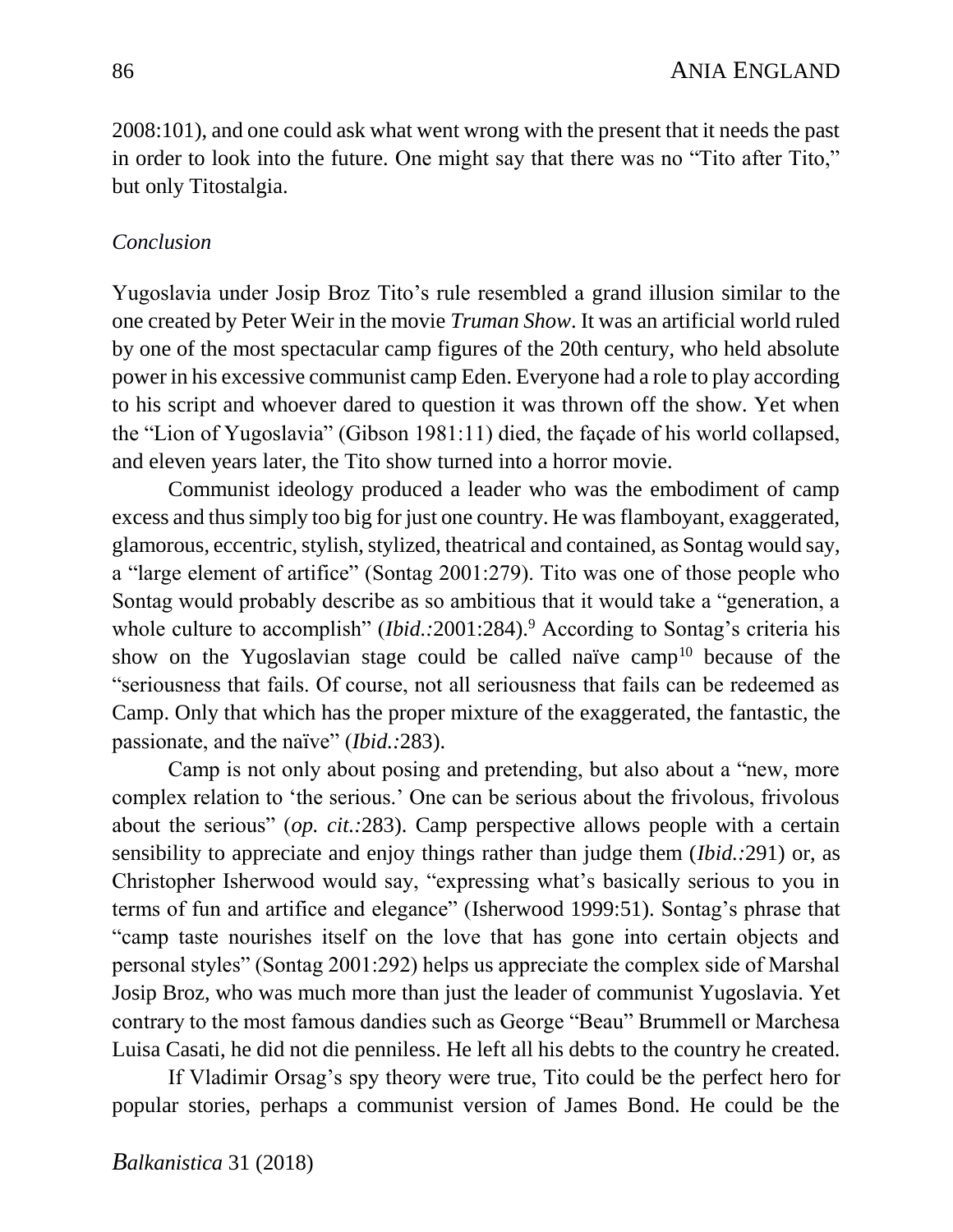materialized answers to all of the questions that begin with "what if?": What if James Bond was a Russian spy? What if he settled down and married? What if he rebelled against M, his MI6 boss? What if he gained power over the countries he saved? If the handsome macho womanizer had lived in the real world, he would obviously not change his habits. He would still be obsessed with gadgets and all things "high," including the best cars and residences and the most beautiful women, which he will leave in the end. A communist James Bond would be passionate about traveling, having adventures and meeting extraordinary people. As he gets older he would gain weight due to a lack of exercise, a passion for good food, good drinks and other pleasures. Arrogant and vain, he would preserve his extraordinary life by sponsoring the movie industry, and he would obviously choose the most handsome actor to play himself, because "the greatest achievement of Tito was Tito" (Simić 2009:291).

Branislav Dimitrijević called Tito a camp figure because of the "nostalgic interest in his flamboyant image" (2010), but his influences go far beyond a yearning for the glamorous good times. One such influence is the unusual number of white pedigree poodles which today can be found on the streets of Belgrade proudly walking next to their owners. As they were much loved by Tito, this could indicate that his ghost has indeed returned, not as the communist leader, but as the stylish camp conductor of a collective unconsciousness.

#### **Notes**

\*. This article was written while I was being supported by an Erasmus Mundus Join EU-SEE research scholarship in Novi Sad, Serbia, in 2014. I would like to thank the European Commission for this great experience and the coordinators at the University of Graz in Austria for their help and for their wonderful cooperation. I would also like to say a big thank you to the staff at the Academy of Arts in Novi Sad and at the University of Belgrade who, apart from being welcoming, suggested books, provided information and contact details for various artists and helped with translations. I am also very grateful to Bosiljka Zirojević Lečić, Zoran Pantelić, Jasmina Čubrilo, Suzana Vuksanović, Vladimir Kolarić, Tatjana Starodubcev, Vladimir Mitrović, Simona Čupić and Bojana Borković. Moreover, I would like to thank the two anonymous *Balkanistica* reviewers, one in particular, for their encouraging and uplifting remarks, one of which I have printed out and hung on my wall. Lastly, I would like to thank the Museum of Yugoslav History and the National Museum in Belgrade for giving me permission to use their pictures in this article.

1. On June 27, 1969, just after the funeral of the gay icon Judy Garland, the LGBT community started a rebellion at New York's gay pub, the Stonewall Inn, demanding equal rights and treatment.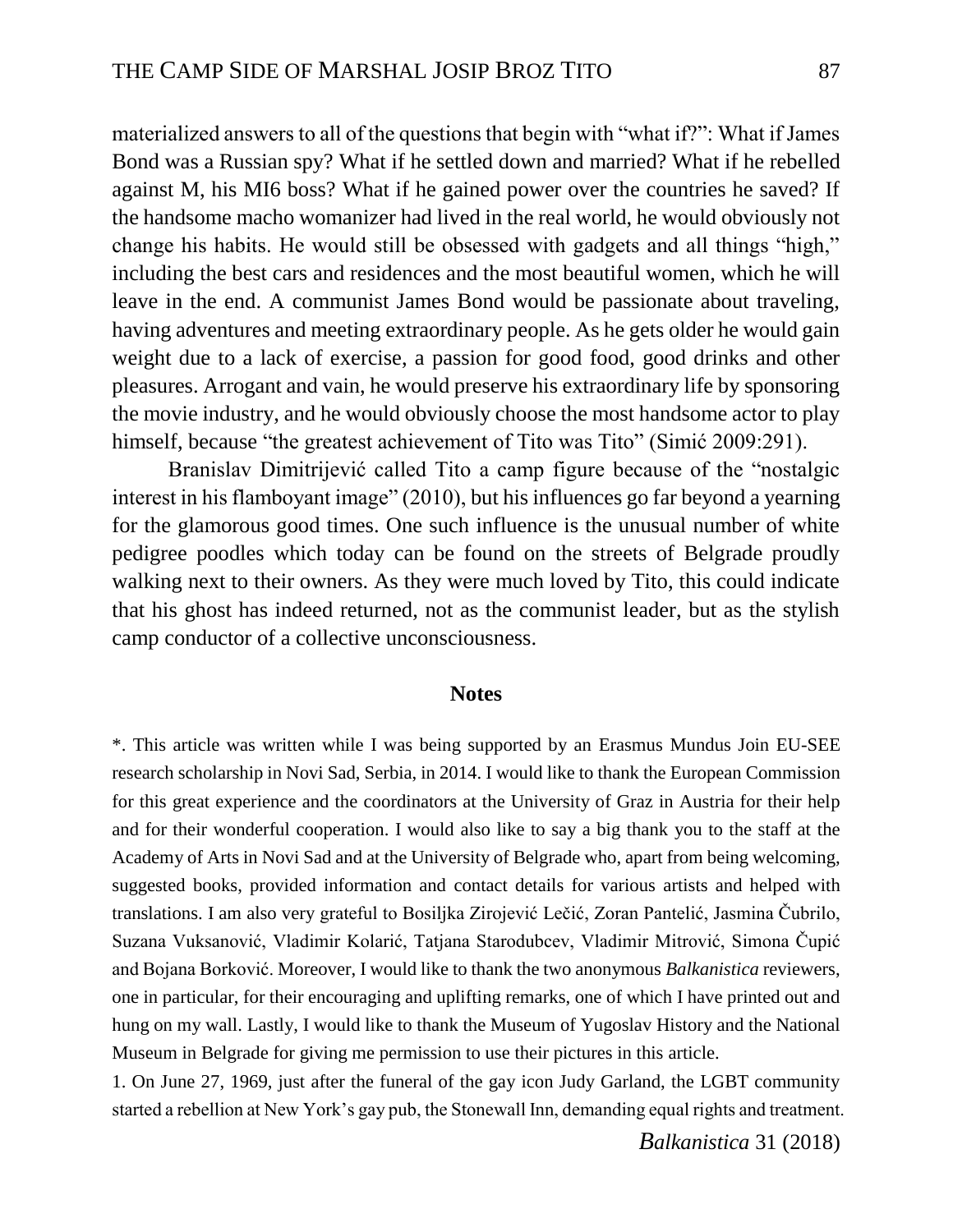2. This translation is rare and available only in the library of the Faculty of Political Sciences in Belgrade.

3. Translations of Susan Sontag's books and articles into Serbian, Croatian or Serbo-Croat are as follows: 1971, *Stilovi radikalne volje* (*Styles of Radical Will*), translated by Mario Suško, Zagreb; 1976, *Stilovi radikalne volje*, translated by Filip Višnjić, Belgrade; 1982 and reprinted in 2009, *O fotografiji* (*On Photography*), translated by Filip Filipović, Belgrade; 1983 and reprinted in 1985, *Bolest kao metafora* (*Illness as a Metaphor*), translated by Zoran Minderović, Belgrade; 1985 and reprinted in 2004; *Ja, i tako dalje* (*I, Etcetera*)*,* translated by Mladen Jovanović, Niš; 1990, *SIDA i njene metafore* (*AIDS and Its Metaphor*), translated by Jadrana Veličković, Belgrade; 1992, *Izuzetno komični lament pirama i tizbe* (*The Very Comical Lament of Pyramus and Thisbe*), "Polja: *časopis* za kulturu*,* umetnost i društvena Pitanja," translated by Vladislav Gordić, nr. 38, 395/396; 1997, *Protiv tumačenja* (*Against Interpretation*), "Pro femina: *časopis* za *žensku* književnost i kulturu," translated by Branka Robertson, nr. 9-10; 2011, *Protiv Tumačenja* (*Against Interpretation*)*,* "Sveske: *časopis* za književnost, umetnost i kulturu," translated by Viktor Radun Teon, nr. 100; 1999, *Zašto smo na Kosovu?* (*Why Are We in Kosovo?*), translated by Tomić Đorđe, "Reč: *časopis* za književnost i kulturu," nr. 55; and 2004, *U Americi* (*In America*), translated by Lazar Macura, Belgrade.

4. OZNA existed between 1944 and 1946 and was replaced by UDBA (The State Security Service), which was dissolved in 1991.

5. The picture belongs to the collection of the Museum of Contemporary Art in Belgrade. Due to a renovation, which has been ongoing since 2007, as of 2014, the Museum was closed and the picture was not available for viewing.

6. Orsag's theory is interesting and explains much of Tito's mysterious behavior, but it cannot be treated seriously due to a lack of valuable sources. It can only be read as a historical novel with an emphasis on "novel," although some of his theories seem like a prophecy, especially in the present state of crisis, in which the former West has found itself.

7. Pawlovitch followed the thinking of Professor Žarko Puhovski, whom he met at a conference held at the Centre for the Study of the Transformation of Central and Eastern Europe at the London School of Economics on January 25, 1992 (Pavlowitch 1992:71).

8. *Titostalgia* is also the name of a book by Mitja Velikonja published in 2008 in Ljubljana.

9. She used this phrase to describe the basilica Sagrada Familia, designed by Spanish architect Antoni Gaudi.

10. Naïve and deliberate camp is the way Sontag distinguished "real" camp from the false one. "One must distinguish between naïve and deliberate Camp. Pure Camp is always naïve. Camp which knows itself to be Camp ('camping') is usually less satisfying" (Sontag 2001:282).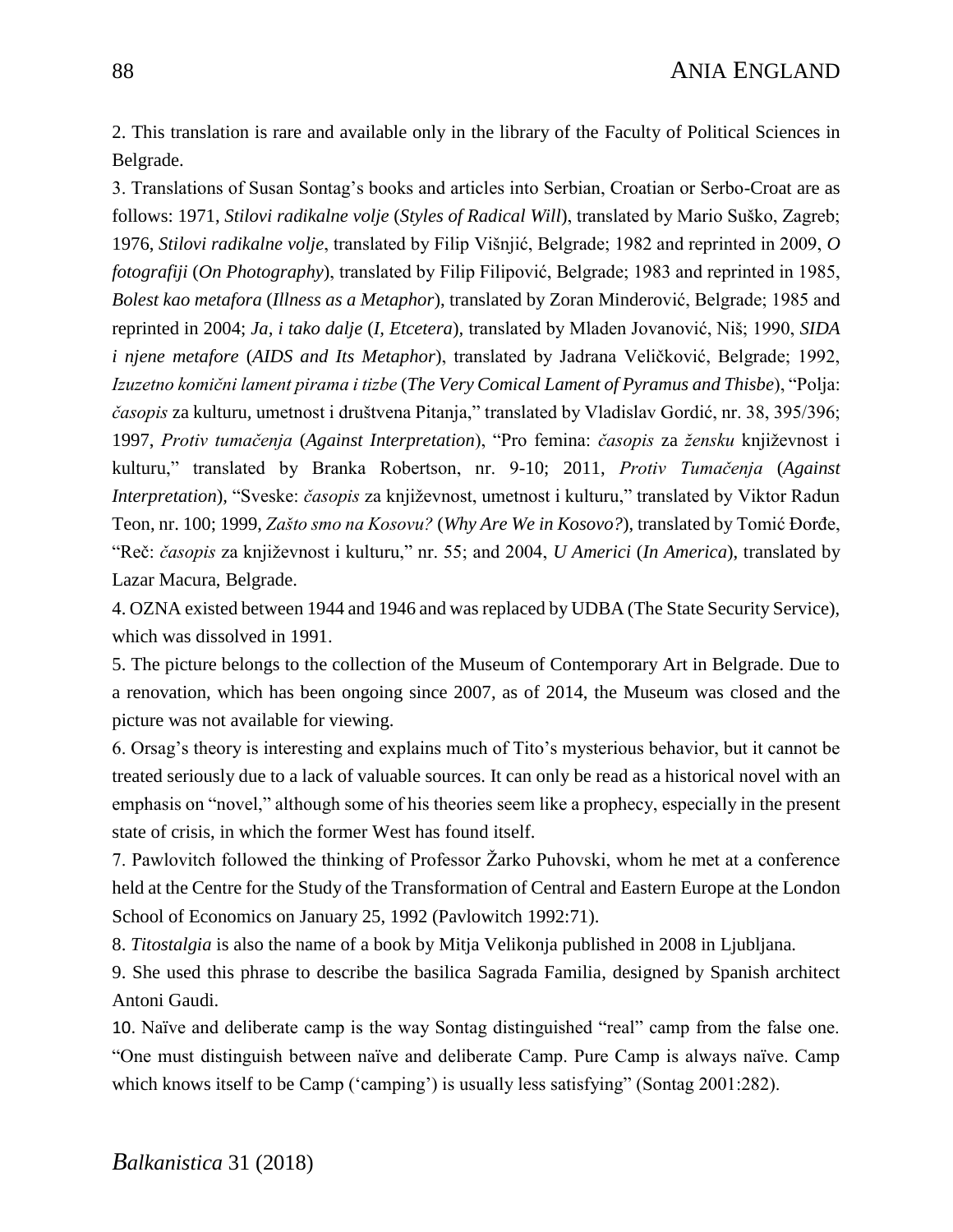## **Sources Cited**

- Apor, Balazs, 2010. "'Ignorance is Bliss': Cult-Reception and Popular Indifference in Communist Hungary (1947*-*1956)," *Der Führer im Europa des 20. Jahrhunderts*. Ennker, Benno, and Heidi Hein*-*Kirchner (eds). Marburg: Herder*-*Institut.
- Archer, Jules. 1968. *Red Rebel. Tito of Yugoslavia*. New York: Julian Messner.
- Armstrong, Hamilton Fish. 1951. *Tito and Goliath*. London: Gollancz.
- Auty, Phyllis. 1974. *Political Leaders of the Twentieth Century. Tito.* Harmondsworth: Penguin.
- Beloff, Nora. 1985. *Tito's Flawed Legacy. Yugoslavia and the West 1939-1984*. London: Gollancz.
- Bergman, David. 1995. *Camp in the Gay and Lesbian Literary Heritage. A Reader's Companion to the Writers and Their Works, from Antiquity to the Present,*  Summers, Claude J. (ed.). New York: Henry Holt and Company.
- Booth, Mark. 1983. *Camp*. London, Melbourne*-*New York: Quartet Books.
- Boym, Svetlana. 2001. *The Future of Nostalgia*. New York: Basic Books.
- *Cinema Komunisto*. 2010. Directed by Mila Turajlić.
- *Collins English Dictionary*. 2014. 12th edition. Glasgow: Collins.
- *Concise Oxford English Dictionary.* 2011. Stevenson, Angus, and Maurice Waite (eds). Oxford: Oxford University Press.
- Core, Philip. 1984. *Camp*. *The Lie That Tells the Truth.* London: Plexus.
- Crossley, Nick. 2005. *Key Concepts in Critical Social Theory*. London: SAGE.
- Djilas, Milovan. 1981. *Tito. The Story from Inside*. Translated by Vasilije Kojić and Richard Hayes. London: Weidenfeld and Nicolson.
- Dimitrijević, Branislav. 2001/2002. "The Grand Compromise: On Examples of the Use of Political References in Serbian Art of the 90's, and Its Historical Background," *World of Art* (available at [\[http://www.worldofart.org/english/0001/tekst\\_branko\\_ang.htm\]](http://www.worldofart.org/english/0001/tekst_branko_ang.htm), accessed August 2, 2016).
	- \_\_\_\_\_\_\_. 2003. "DIY-POP: The Artistic Craft of Dušan Otašević," *Dušan Otašević, Popmodernism. A Retrospective Exhibition 1965-2003*. Belgrade: Museum of Contemporary Art, pp. 105-16.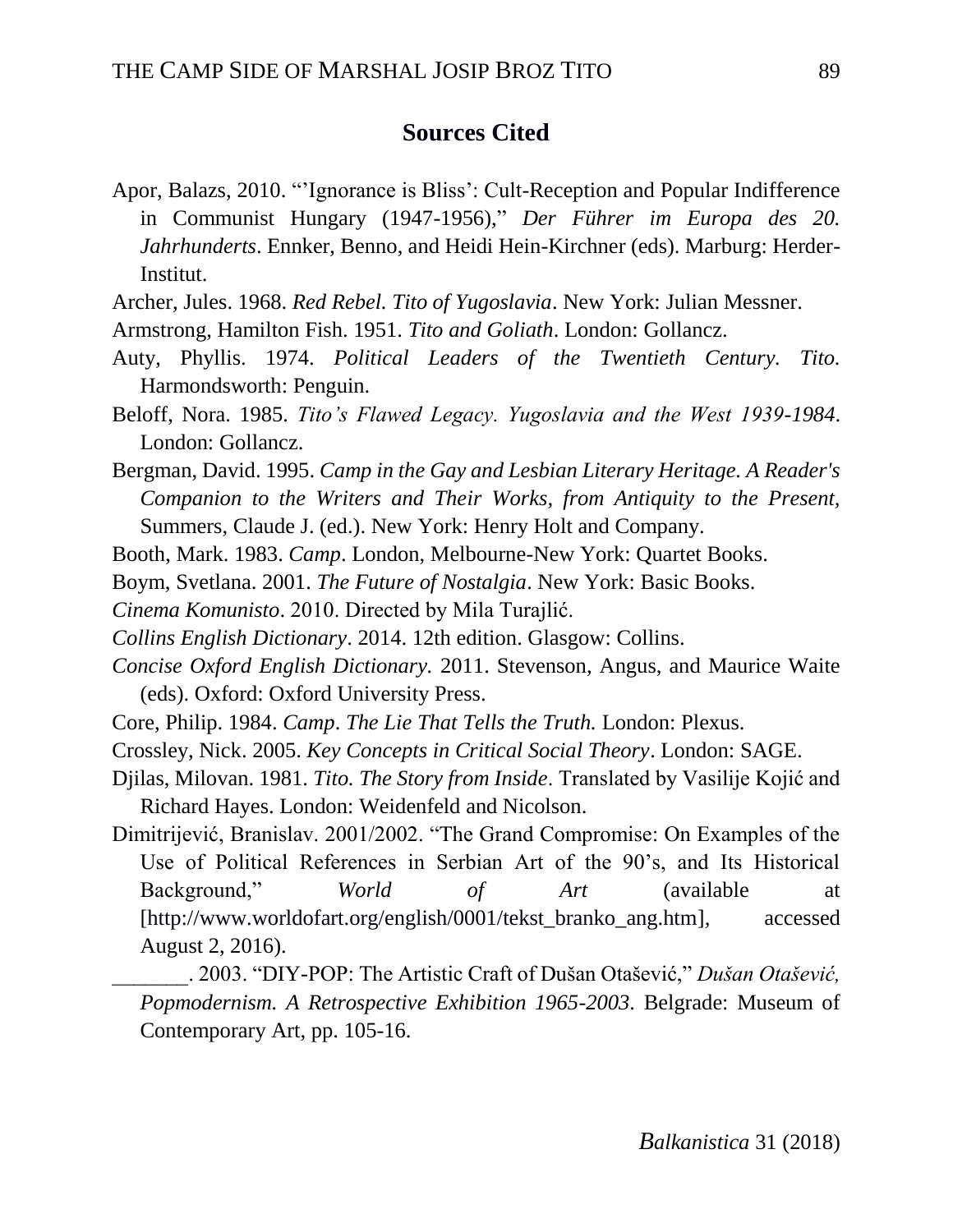*\_\_\_\_\_\_\_\_*. 2010. "It Is Not Future That Always Comes after (Some Reflections on the Project 'Political Practices of (Post-Yugoslav Art')," *Red Thread* 2 (available at [\[http://www.red-thread.org/en/article.asp?a=32\]](http://www.red-thread.org/en/article.asp?a=32), accessed July 31, 2016).

- Drulović, Anja. 2006. *Tito's Cookbook*. Translated by Zermen Filipović. Belgrade: Laguna.
- Engel, Jeffrey A. 2009. "1989: An Introduction to an International History," *The Fall of the Berlin Wall*, Engel, Jeffrey A. (ed.). Oxford: Oxford University Press. Gibson, Michael. 1981. *Tito*. Hove: Wayland.
- Isherwood, Christopher. 1999. "The World in the Evening," *Camp. Queer Aesthetics and the Performing Subject. A Reader*, Cleto, Fabio (ed.). Edinburgh: Edinburgh University Press.
- Kolarić, Vladimir. Information from email correspondence, March 16, 2014.
- Kuljić, Todor. 2007. "Was Tito the Last Habsburg? Reflections on Tito's Role in the History of the Balkans," *Balkanistica* 20, pp. 85*-*100.
- Orsag, Vladimir. 2002. *The Balkans Conspiracy*. Charnwood: Ginninderra Press.
- Pantelić, Zoran. Information from email correspondence, January 20, 2014 and during conversations on February 2, 2014 and March 13, 2014.
- Pavlowitch, Stevan K. 1988. *The Improbable Survivor. Yugoslavia and Its Problems 1918-1988*. London: Hurst.
- *\_\_\_\_\_\_\_\_*. 1992. *Tito. Yugoslavia's Great Dictator. A Reassessment*. London: C. Hurst and Company.
- Perišić, Igor. 2013. "Što je to kemp, majku mu božju," *Kulturni Heroj*, August 9, 2013 (available at [\[http://kulturniheroj.com/?p=1881\]](http://kulturniheroj.com/?p=1881), accessed October 14, 2016).
- Pribichevich, Stoyan. 1944. "Tito. The Peasant-Born Marshal of Yugoslavia Has Liberated Nearly Half His Country," *Life Magazine,* February 14.
- Simić, Pero. 2009. *Tito – zagadka stulecia*. Translated by Danuta Cirlić*-*Straszyńska and Dorota Jovanka Cirlić. Wrocław: Wydawnictwo Dolnośląskie.
- Shakespeare, William. 2005. *As You Like It.* London: Penguin.
- Sontag, Susan. 1975/1976. "Women, the Arts, and the Politics of Culture," interview conducted by Bernstein, Maxine, and Robert Boyers, *Salmagundi* 31/32, pp. 29- 48.
	- \_\_\_\_\_\_\_\_. 2001. "Notes on Camp," *Against Interpretation*. Sontag, Susan (ed.). London: Vintage, pp. 275-92.